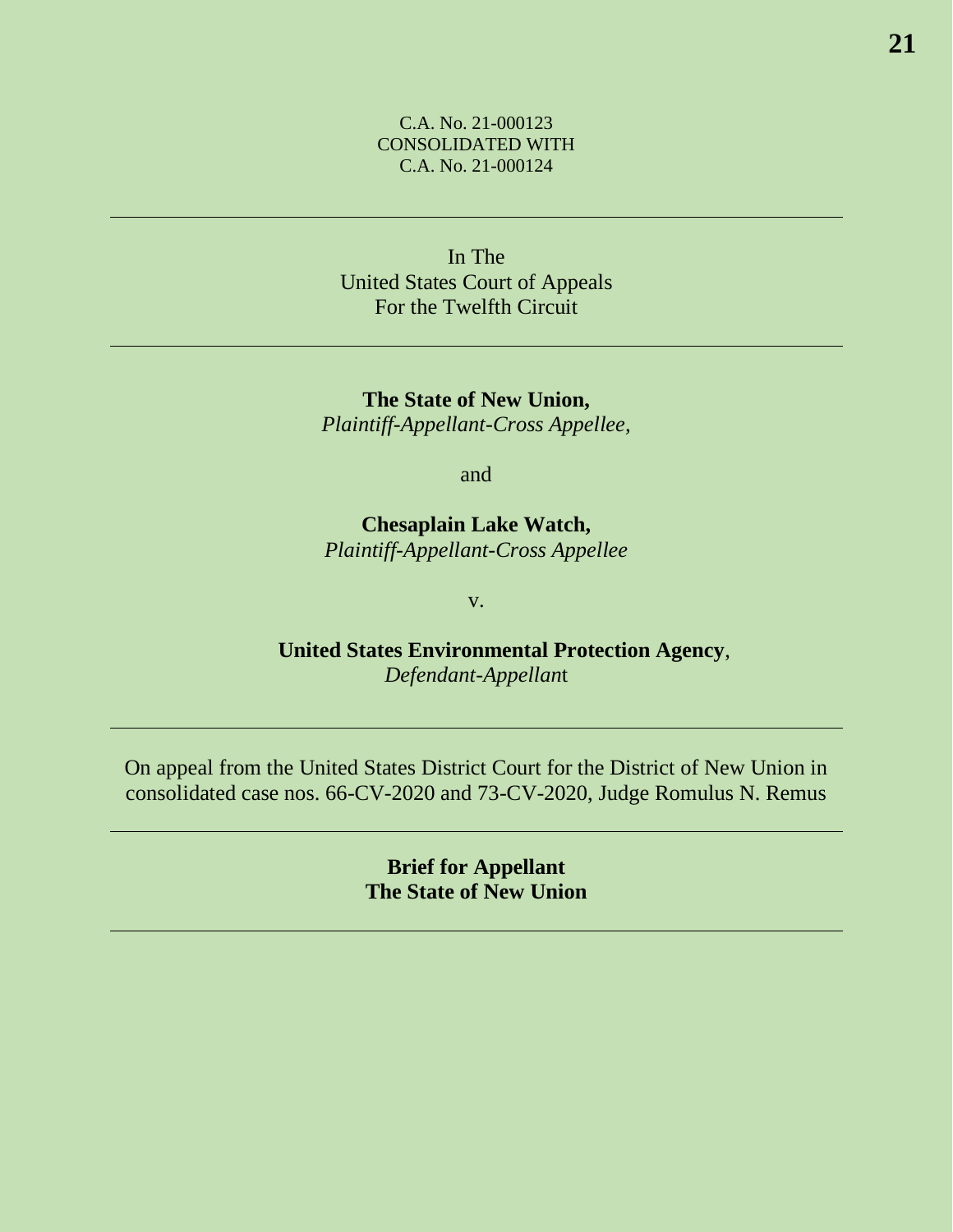# **TABLE OF CONTENTS**

| I. EPA'S DETERMINATION TO REJECT NEW UNION'S CHESAPLAIN WATERSHED<br>PHOSPHORUS TMDL AND ADOPT ITS OWN TMDL IS RIPE FOR JUDICIAL REVIEW.                                                             |
|------------------------------------------------------------------------------------------------------------------------------------------------------------------------------------------------------|
| II. THIS COURT SHOULD UPHOLD THE DISTRICT COURT'S DECISION TO REJECT<br>EPA'S TMDL BECAUSE IT IS CONTRARY TO LAW AS AN INCORRECT<br>INTERPRETATION OF THE TERM "TOTAL" IN "TOTAL MAXIMUM DAILY LOAD" |
| A. Congress clearly expressed its intent in the Clean Water Act by using the word<br>"total" in "total maximum daily load" and therefore, under step one of Chevron,                                 |
| B. Even if this Court finds that the statute's language is ambiguous, EPA's<br>interpretation is unreasonable, arbitrary, and capricious, and therefore fails Chevron                                |
| 1. EPA's interpretation of "total maximum daily load" contradicts the phrase's                                                                                                                       |
| 2. EPA's interpretation of "total maximum daily load" contradicts the phrase's                                                                                                                       |
| 3. EPA's interpretation contradicts the purpose of the Clean Water Act's                                                                                                                             |
| 4. EPA's interpretation is unreasonable because it raises constitutional concerns.                                                                                                                   |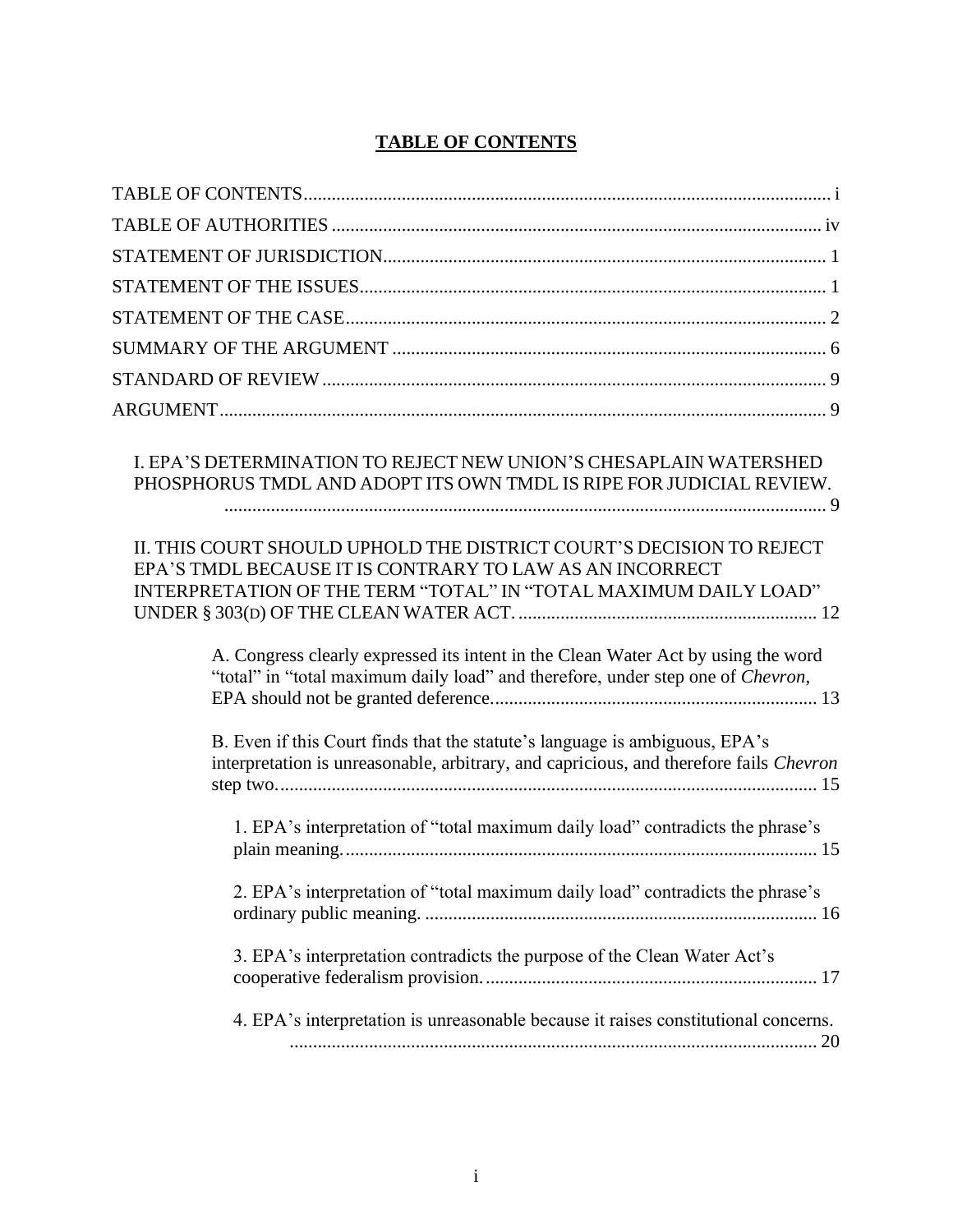# III. THIS COURT SHOULD UPHOLD EPA'S ADOPTION OF A PHASED ANNUAL POLLUTION LOADING REDUCTION BECAUSE IT IS A REASONABLE INTERPRETATION OF THE PHRASE "TOTAL MAXIMUM DAILY LOAD." ................ 21

A. EPA's interpretation of "total maximum daily load" as allowing an annual load is reasonable in light of the specific facts, context, and purpose of the Clean Water Act. ...................................................................................................................... 21 1. The meaning of the phrase "total maximum daily load" is ambiguous in the context of the Clean Water Act's surrounding language and interpreting "daily" as its plain meaning, would produce absurd results............................................ 22 2. The Lake Chesaplain annual loading TMDL is reasonable, under *Chevron* step two, considering the uncertainty surrounding phosphorus pollution. ......... 24 B. "Phased" implementation of the Lake Chesaplain TMDL is valid under the Clean Water Act as EPA's interpretation is reasonable and "phased" implementation is necessary to achieve water quality standards in the face of uncertainty. .............................................................................................................. 25 1. The issue of whether EPA's phased approach is valid under the Clean Water Act is moot because EPA abused its discretion in finding New Union's TMDL insufficient based on New Union's use of a single numbered TMDL. .............. 25 2. If the issue is not moot, EPA should be afforded deference as EPA's interpretation of the Clean Water Act is reasonable under the "one-step"

doctrine. .............................................................................................................. 26

IV. EPA'S ADOPTION OF A NONPOINT SOURCE POLLUTION REDUCTION CREDIT PROGRAM IS NOT ARBITRARY AND CAPRICIOUS OR AN ABUSE OF DISCRETION BECAUSE THE AGENCY CONSIDERED ALL RELEVANT INFORMATION AND CAME TO A REASONABLE CONCLUSION THAT ALLOWS NEW UNION THE FLEXIBILITY TO DETERMINE WHAT PROGRAMS WILL WORK BEST TO REDUCE POLLUTION AND ACCOMPLISH THE GOALS OF THE CLEAN WATER ACT. ........... 27

> A. EPA's credit program is not arbitrary and capricious or an abuse of discretion because EPA has not relied on factors which Congress has not intended it to consider, EPA has not failed to consider an important aspect of the problem, EPA has not offered an explanation for its decision that runs counter to the evidence before the agency, nor is its action implausible....................................................... 29

1. EPA did not rely on factors that Congress had not intended the agency to consider because the TMDL aligns with Congress' cooperative federalism goals while protecting the Nation's waters in a cost-effective way. ............................ 29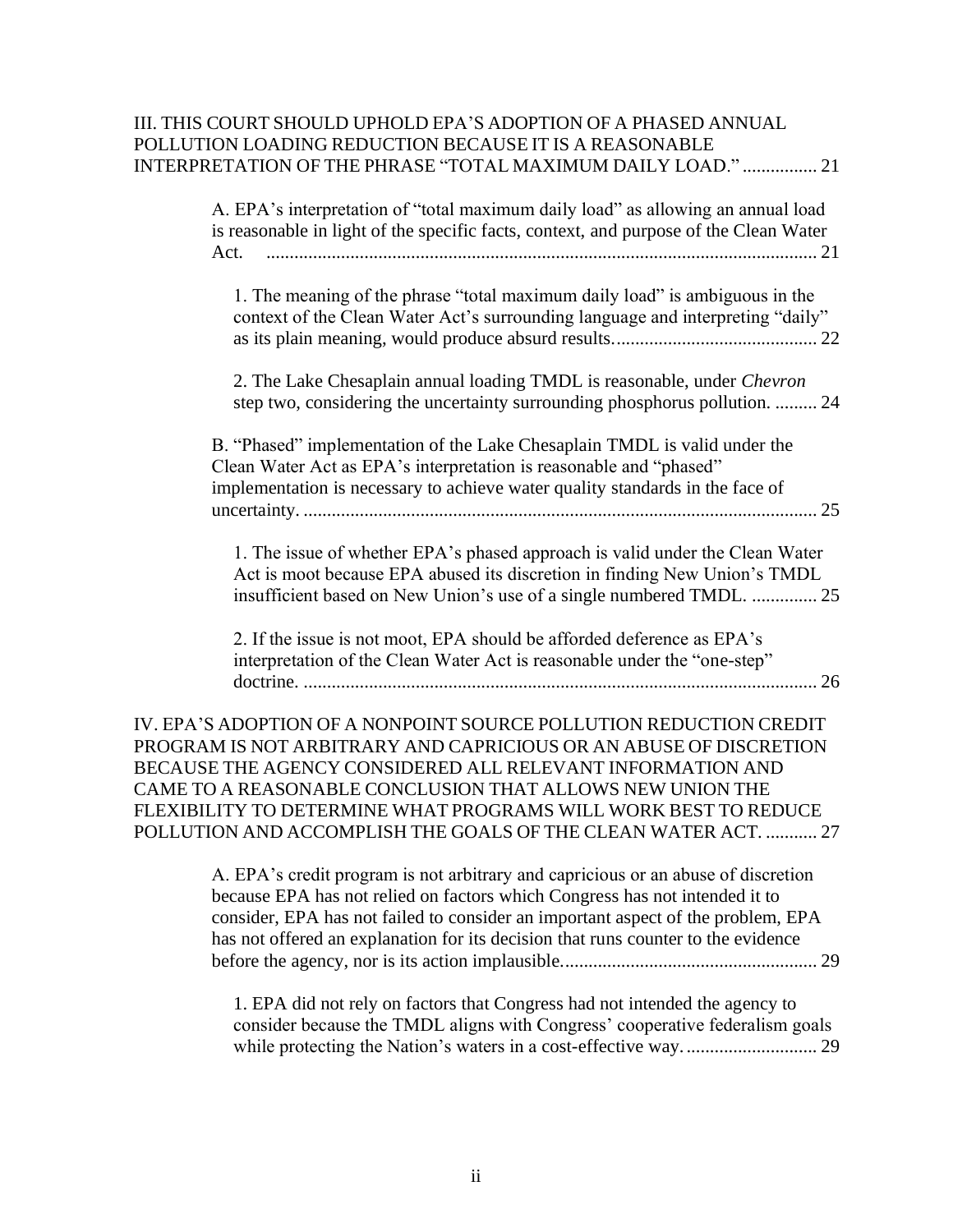| 2. EPA did not fail to consider an important aspect of the problem because in<br>considering the entire record before it, EPA set overarching guidance principles |  |
|-------------------------------------------------------------------------------------------------------------------------------------------------------------------|--|
| 3. EPA has not offered an explanation that runs counter to the evidence before it<br>because EPA's conclusion is well reasoned and supported by the evidence 32   |  |
| 4. EPA's BMP credit program is not implausible and is a clear application of                                                                                      |  |
| B. EPA's 1991 guidance document is not law because it has not gone through the<br>notice and comment rulemaking process and thus, EPA did not need New Union's    |  |
|                                                                                                                                                                   |  |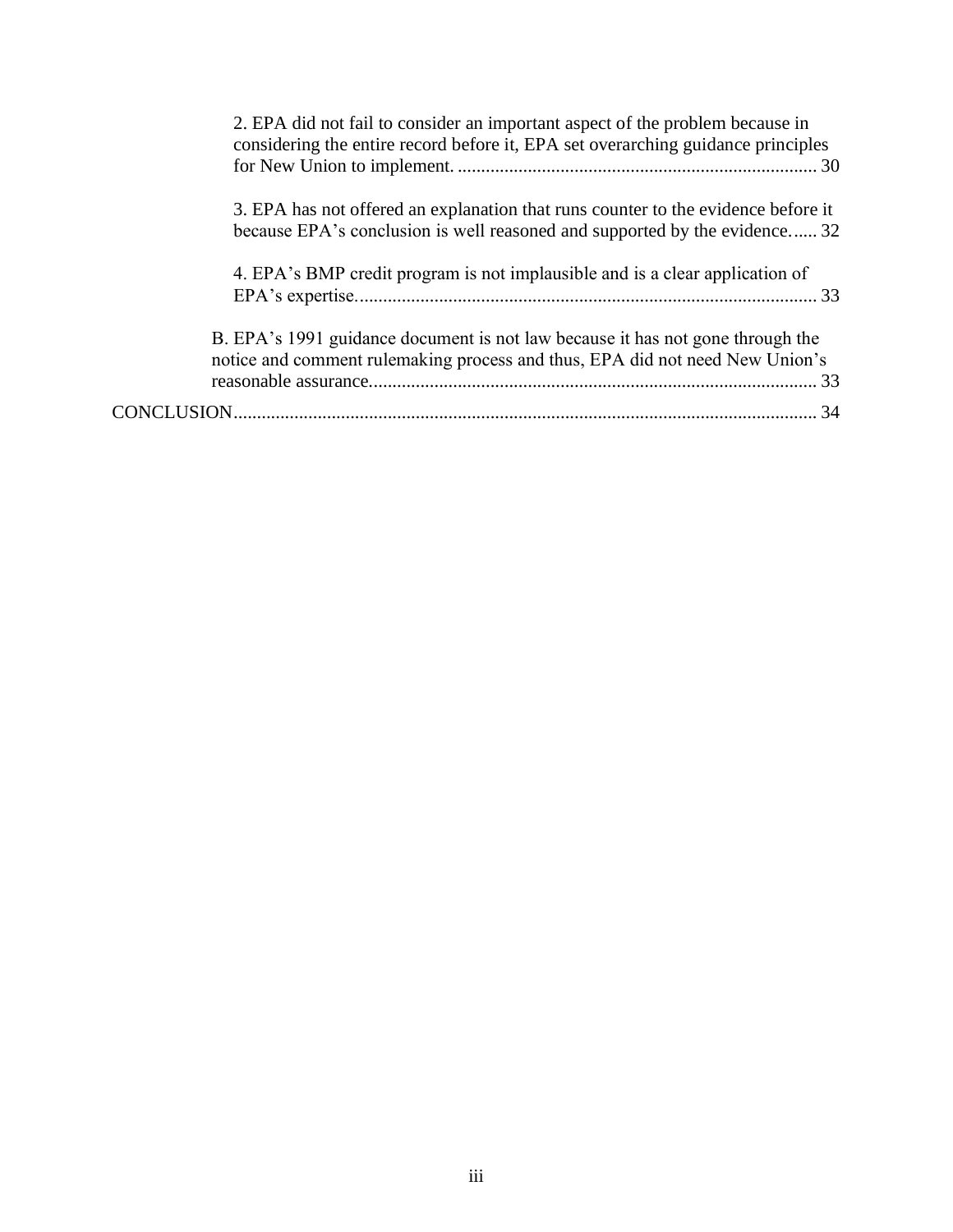# **TABLE OF AUTHORITIES**

# **CASES**

| Anacostia Riverkeeper, Inc. v. Jackson, 798 F.Supp.2d 210 (D.C. Cir. 2010) 14            |
|------------------------------------------------------------------------------------------|
|                                                                                          |
|                                                                                          |
| Chevron, U.S.A., Inc. v. Nat. Res. Def. Council, Inc., 467 U.S. 837 (1984) 9, 13, 14, 21 |
|                                                                                          |
|                                                                                          |
|                                                                                          |
|                                                                                          |
|                                                                                          |
|                                                                                          |
|                                                                                          |
|                                                                                          |
|                                                                                          |
|                                                                                          |
| Dunn-McCampbell Royalty Int., Inc. v. Nat'l Park Serv., 112 F.3d 1283 (5th Cir. 1997) 13 |
|                                                                                          |
|                                                                                          |
|                                                                                          |
|                                                                                          |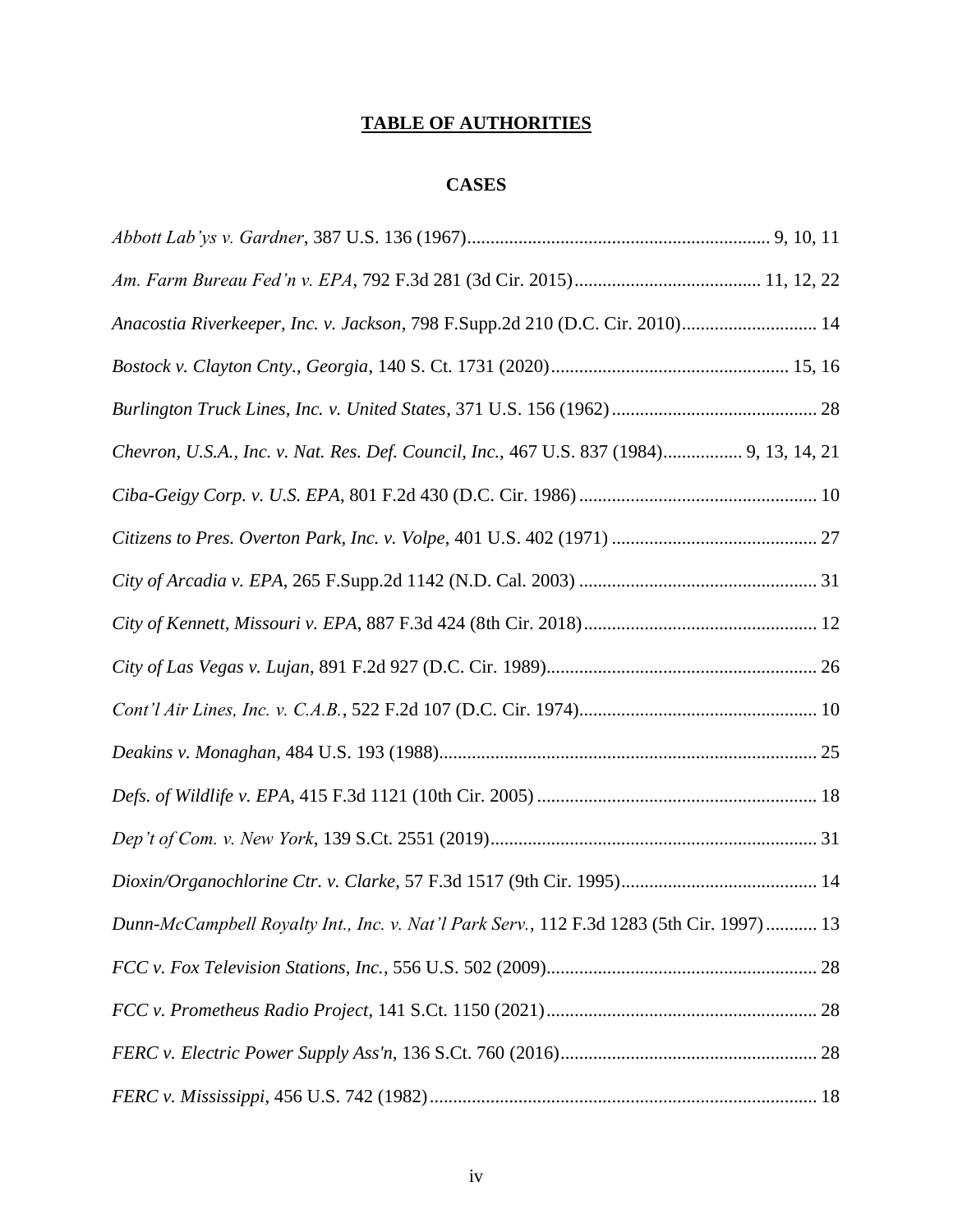| Friends of the Earth, Inc. v. EPA (Friends II), 446 F.3d 140 (D.C. Cir. 2006)  24                |
|--------------------------------------------------------------------------------------------------|
|                                                                                                  |
|                                                                                                  |
|                                                                                                  |
|                                                                                                  |
|                                                                                                  |
|                                                                                                  |
| Motor Vehicle Mfrs. Ass'n of U.S., Inc. v. State Farm Mut. Auto. Ins. Co., 463 U.S. 29 (1983) 9, |
| 28                                                                                               |

| Nat'l Automatic Laundry & Cleaning Council v. Shultz, 443 F.2d 689 (D.C. Cir. 1971) 10 |
|----------------------------------------------------------------------------------------|
| Nat'l Cable & Telecomms. Ass'n v. Brand X Internet Servs., 545 U.S. 967 (2005)  13     |
|                                                                                        |
| Nat'l Res. Def. Council, Inc. v. Muszynski, 268 F.3d 91 (2d Cir. 2001) 21, 22, 23      |
|                                                                                        |
|                                                                                        |
| Octane Fitness, LLC v. ICON Health & Fitness, Inc., 572 U.S. 545 (2014) 15             |
|                                                                                        |
|                                                                                        |
| Saratoga Res., Inc. v. Lexington Ins. Co., 642 Fed.Appx. 359 (5th Cir. 2016) 17        |
|                                                                                        |
|                                                                                        |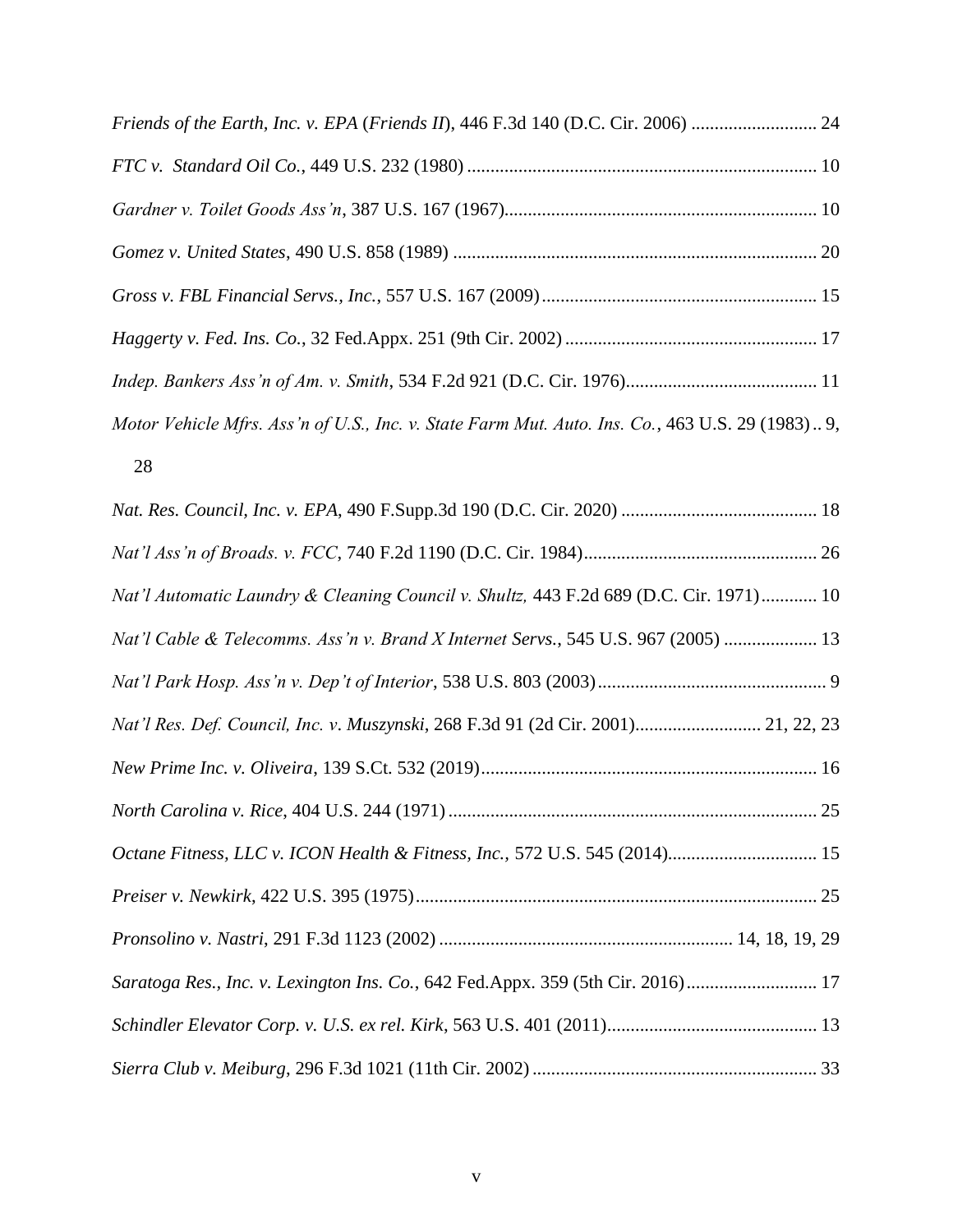| Vermont Yankee Nuclear Power Corp. v. Nat'l Res. Def. Council, Inc., 435 U.S. 519 (1978) 31 |  |
|---------------------------------------------------------------------------------------------|--|
|                                                                                             |  |
|                                                                                             |  |

# **CONSTITUTIONAL PROVISIONS**

|--|--|--|

# **STATUTES**

# **REGULATIONS**

|--|--|--|--|--|--|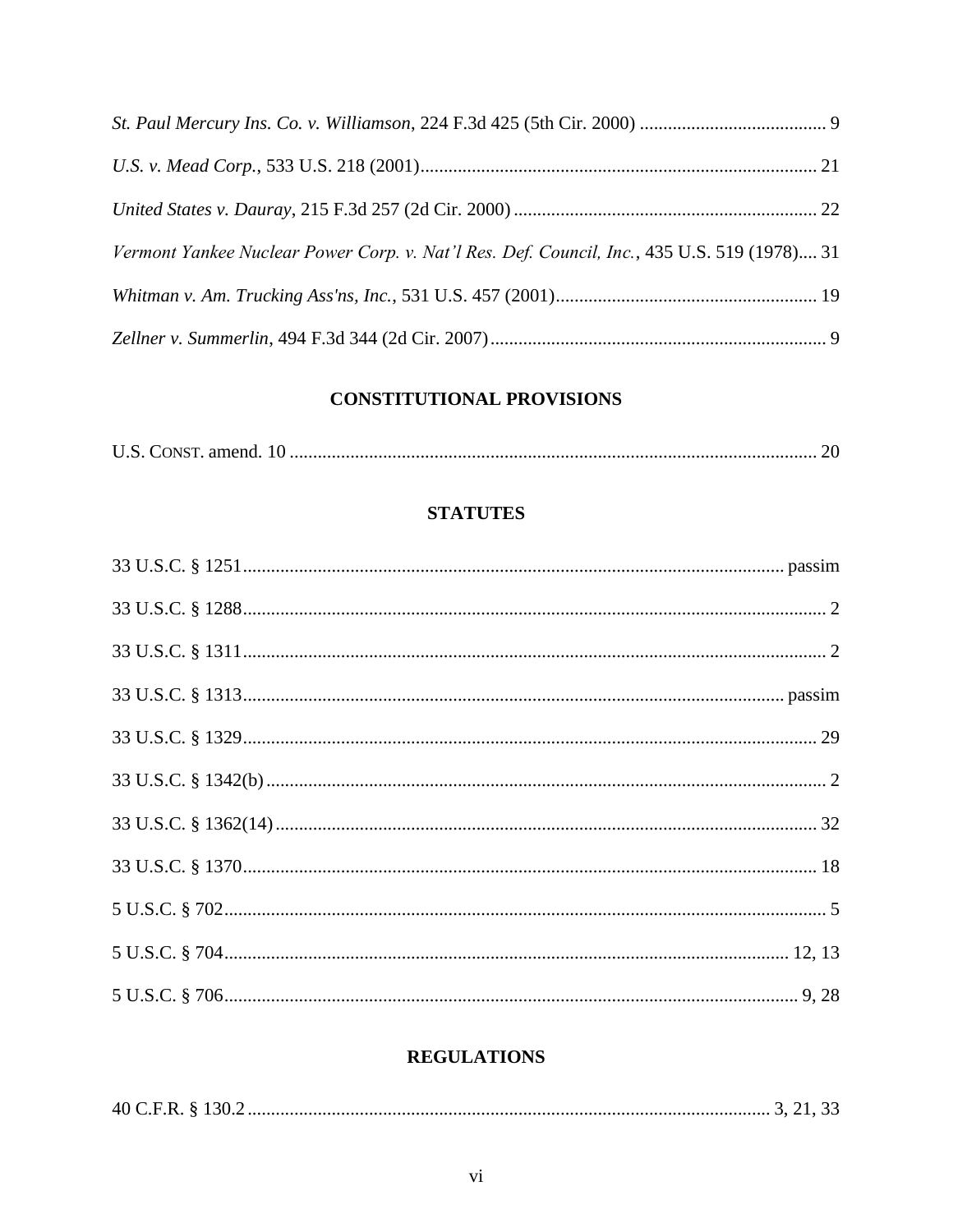# **MISCELLANEOUS**

| EPA, ESTABLISHING TMDL "DAILY" LOADS IN LIGHT OF THE DECISION BY THE U.S. COURT OF               |
|--------------------------------------------------------------------------------------------------|
| APPEALS FOR THE D.C. CIRCUIT IN FRIENDS OF THE EARTH, INC. V. EPA, ET AL., NO. 05-5015,          |
|                                                                                                  |
| EPA, GUIDANCE FOR WATER QUALITY BASED DECISIONS: THE TMDL PROCESS (1991) 33                      |
| EPA, MEMORANDUM: CLARIFICATION REGARDING "PHASED" TOTAL MAXIMUM DAILY LOADS                      |
|                                                                                                  |
| EPA, The Issue, https://www.epa.gov/nutrientpollution/issue (last updated Aug. 31, 2021). 23, 25 |
| EPA, UPDATING THE ENVIRONMENTAL PROTECTION AGENCY'S (EPA) WATER QUALITY TRADING                  |
| POLICY TO PROMOTE MARKET-BASED MECHANISMS FOR IMPROVING WATER QUALITY (2019)                     |
|                                                                                                  |
| Lei Huang et al., Effects of Internal Loading on Phosphorus Distribution in the Taihu Lake       |
| Driven by Wind Waves and Lake Currents, 219 ENV'T POLLUTION 760 (2016)  23                       |
|                                                                                                  |
|                                                                                                  |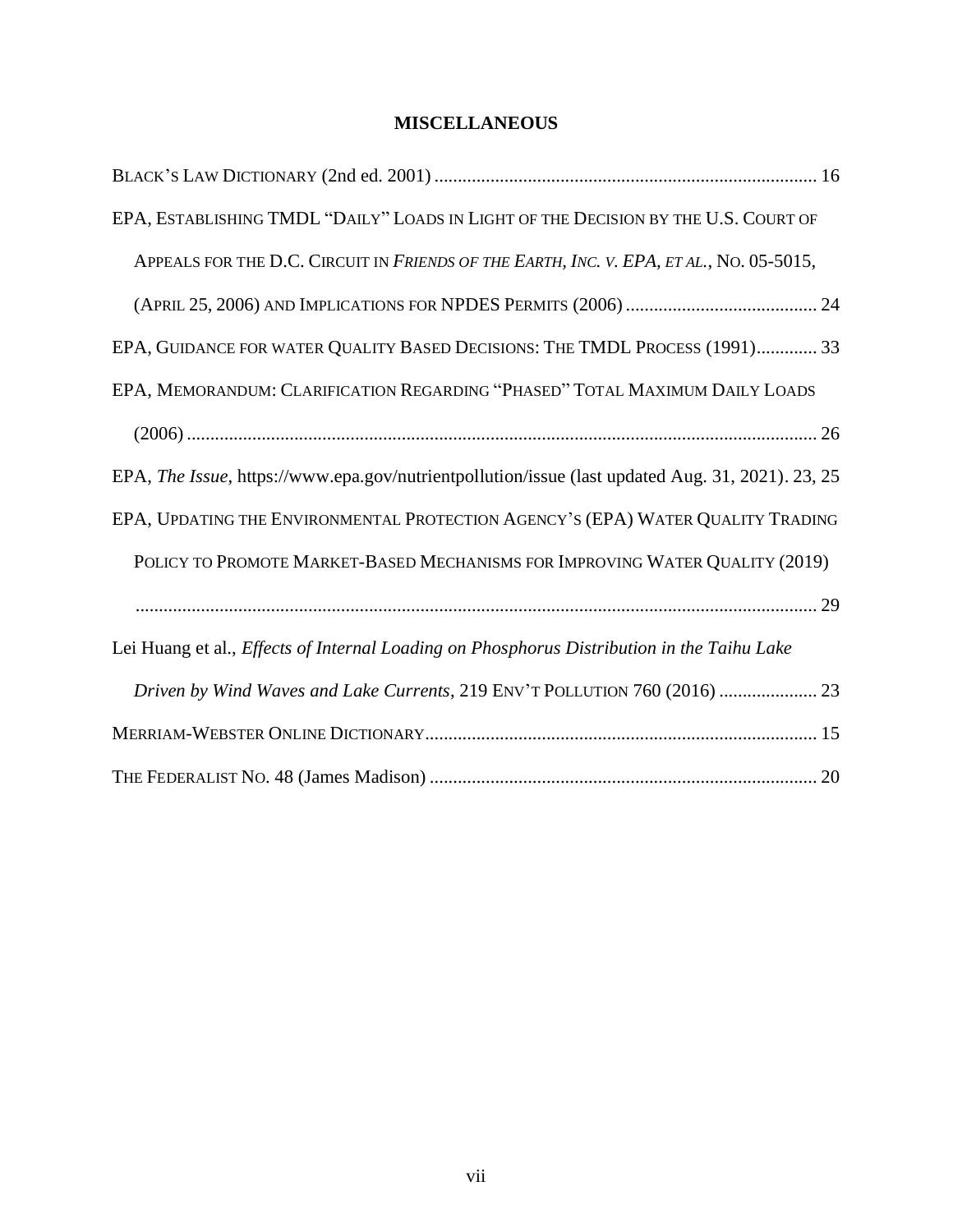#### **STATEMENT OF JURISDICTION**

New Union appeals from an Opinion and Order granting partial summary for intervenor Chesaplain Lake Watch (CLW), entered August 15, 2021, by the honorable Judge Remus in the United States District Court for the District of New Union, No. 21-000123, consolidated with No. 21-000124. The district court had jurisdiction under 5 U.S.C. § 702 and 28 U.S.C. § 1331 because the cause of action is provided by federal law. The district court's grant of summary judgment is a final decision because it determined the rights and obligations of the parties and therefore, is appealable. New Union, defendant Environmental Protection Agency (EPA), and CLW all filed timely Notices of Appeal pursuant to Fed. R. App. P. 4. The United States Court of Appeals for the Twelfth Circuit has jurisdiction over this appeal under 28 U.S.C. § 1291, which provides that "the court of appeals shall have jurisdiction of appeals from all final decisions of the district court of the United States."

### **STATEMENT OF THE ISSUES**

- I. Whether the district court correctly found that EPA's determination to reject New Union's Chesaplain Watershed phosphorus TMDL and instead, impose its own TMDL and implementation plan, is ripe for review.
- II. Whether the district court correctly determined that EPA's rejection of New Union's Chesaplain Watershed phosphorus TMDL is an incorrect interpretation of "total maximum daily load" under the Clean Water Act because it included one loading number rather than both wasteload and load allocations.
- III. Whether EPA's adoption of a TMDL that consists of an annual pollution loading reduction to be phased in over five years violates the Clean Water Act.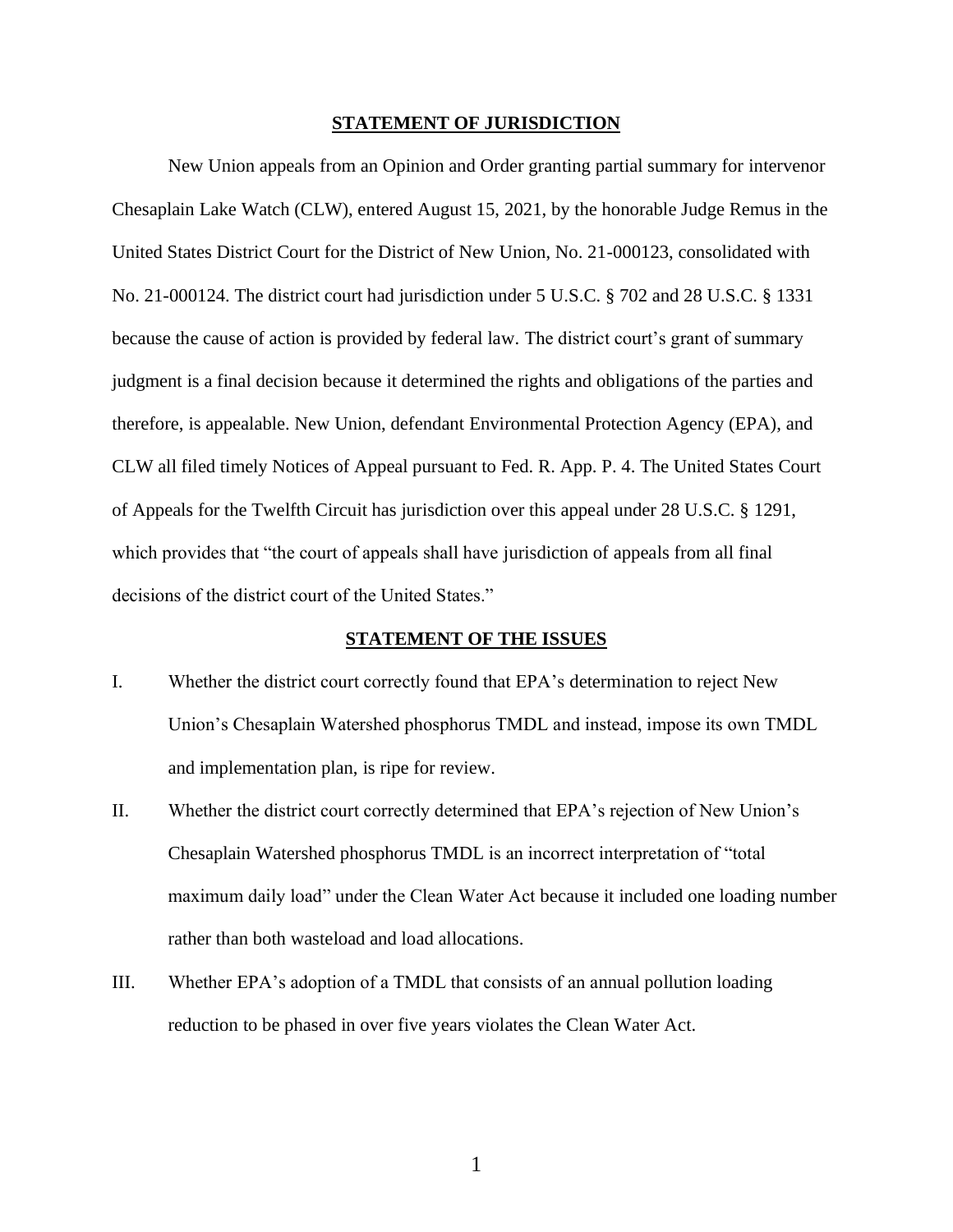IV. Whether EPA's adoption of a credit for anticipated best management practice pollution reductions was arbitrary and capricious or an abuse of discretion due to the lack of assurance of New Union implementing best management practices.

#### **STATEMENT OF THE CASE**

### **I. The Clean Water Act**

In enacting the Clean Water Act, Congress aimed to restore and maintain the "chemical, physical and biological integrity of [the] Nation's waters" through a cooperative federalism framework. 33 U.S.C. § 1251. States must identify waters that do not meet water quality standards (WQS). 33 U.S.C. § 1313. The Clean Water Act then directs states to establish a TMDL for these impaired waters at a level necessary to implement WQS. 33 U.S.C. §  $1313(d)(1)(C)$ .

The water quality standard (WQS) program allows EPA and the states to work together to achieve the Clean Water Act's goals through permitting and implementation plans. *See* 33 U.S.C. § 1342(b) (EPA's point source permitting structure); 33 U.S.C. § 1288 (development of a Best Management Practices program); 33 U.S.C. § 1313 (state establishment of WQS). Federal involvement is extremely limited and only allows EPA to act directly by disapproving or objecting to a state's action or inaction. 33 U.S.C. § 1313(b)(1). EPA does not have authority to develop a state's implementation plan. 33 U.S.C. § 1251(b). Additionally, EPA does not have authority to regulate nonpoint sources of pollution in a state. *See* 33 U.S.C. § 1311.

Under this cooperative program, each state is required to adopt WQS for waters within its borders. 33 U.S.C. § 1313(a). A WQS details the designated uses for each body of water and the water quality criteria that must be met to support those uses. 33 U.S.C. § 1313(c)(2)(A). This is accomplished through numerical limits on pollutant concentrations in the water. *Id.* States must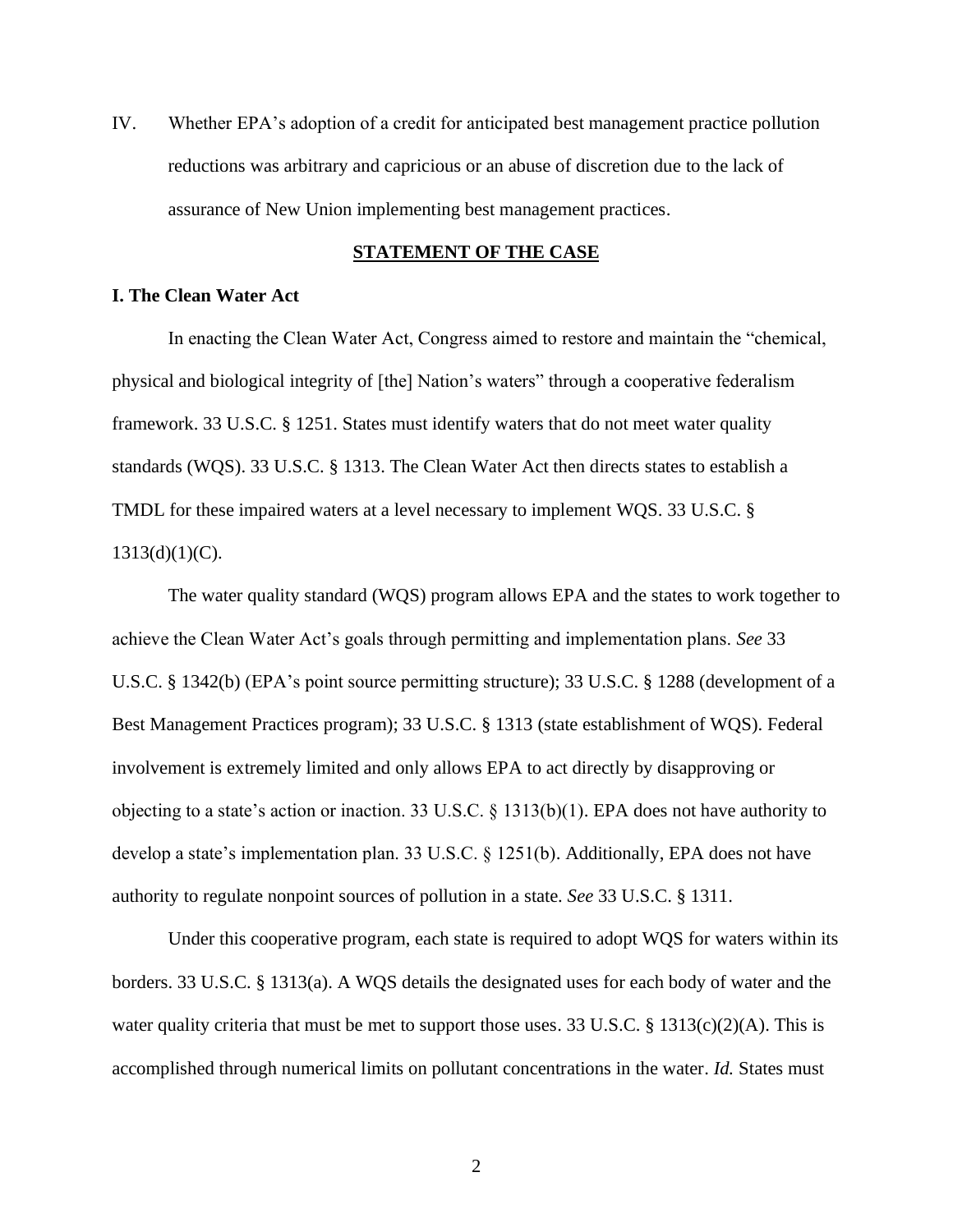then identify waters that do not meet its WQS and calculate a "total maximum daily load" (TMDL) for such waters. 33 U.S.C. § 1313(d). When setting the TMDL, the Clean Water Act directs states to account for "seasonal variation and a margin of safety which takes into account any lack of knowledge concerning the relationship between effluent limitations and water quality." 33 U.S.C. § 1313(d)(1)(C).

According to an EPA regulation, the portion of a surface water's loading capacity that is allocated to existing and future point source discharges is referred to as the "wasteload allocation." 40 C.F.R. § 130.2(h). The portion of a receiving water's loading capacity that is attributed to either existing or future nonpoint sources of pollution is referred to as the "load allocation." 40 C.F.R. § 130.2 (g). EPA defines TMDL as the "greatest amount of [a pollutant] that a water can receive without violating water quality standards." 40 C.F.R. § 130.2(f). EPA further states TMDLs are the "sum of the individual [wasteload allocations] for point sources and [load] allocations for nonpoint sources a natural background." 40 C.F.R. § 130.2(i).

#### **II. Lake Chesaplain**

Water quality has been declining in New Union's Lake Chesaplain for the past 20 years. Record at 7. Lake Chesaplain is designated as Class AA, which is New Union's highest quality water. *Id.* at 8. Class AA waters have designated uses including drinking water source, primary contact recreation, and fish propagation survival. *Id*

Water quality began declining at the turn of the twenty-first century due to growing industry in New Union. *Id.* at 7. Ten large-scale concentrated animal feeding operations (CAFOs) were built in the northern Union River watershed, along with a slaughterhouse in Chesaplain Mills to service the CAFOs. *Id.* Additionally, Chesaplain Mills has a publicly owned sewage treatment plant (STP), which discharges directly into Lake Chesaplain. *Id.* These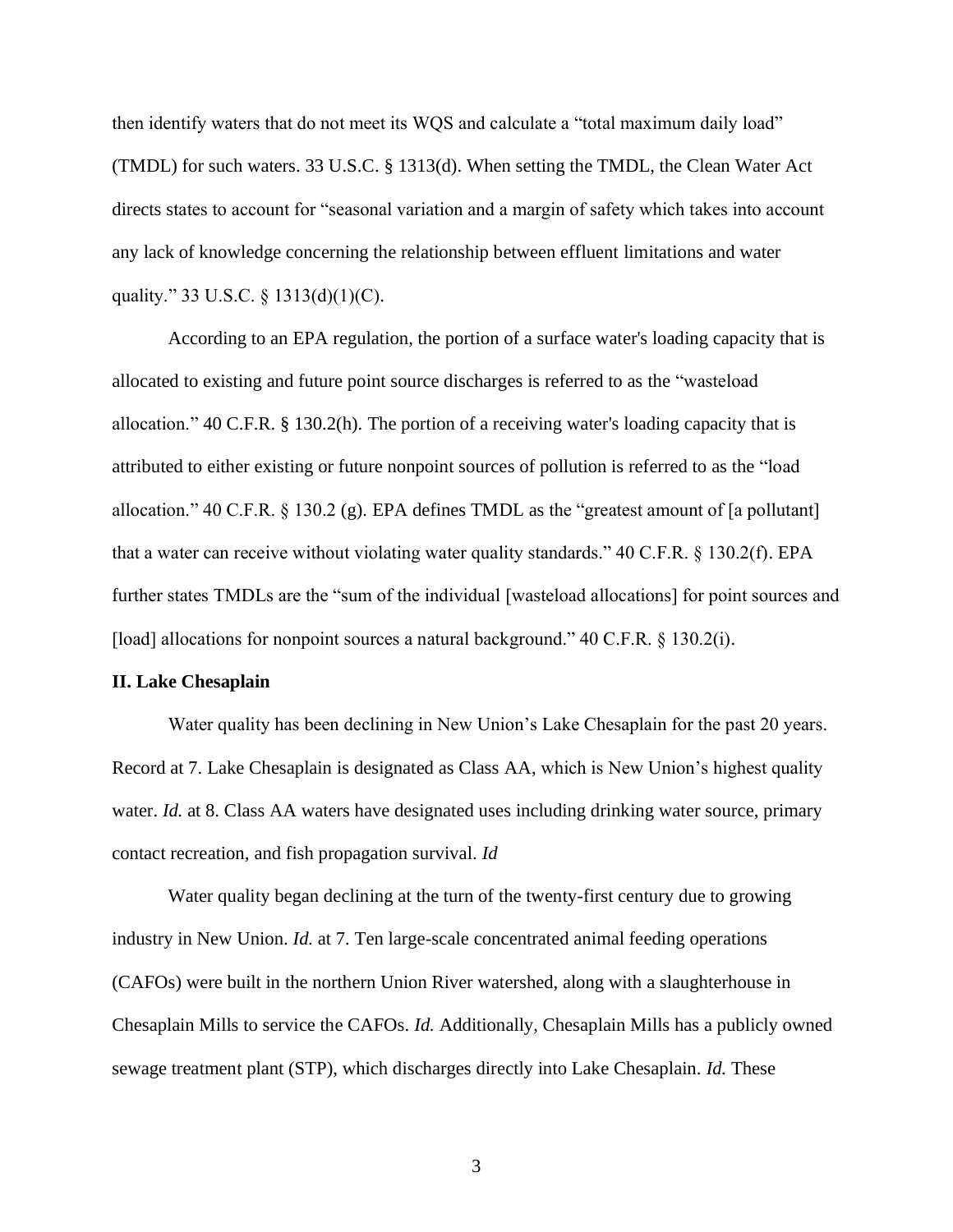industries release phosphorous into the watershed, resulting in rapidly declining water quality. *Id.* The impact to water quality affects the tourism, recreation, and property values of the surrounding area. *Id.* 

Water quality is important to the areas surrounding Lake Chesaplain. The Chesaplain National Forest and State Park border Chesaplain Lake on the west, which hosts recreational activities through public beaches, campgrounds, and hiking trails. *Id.* On Lake Chesaplain's eastern border sit several growing lakefront vacation communities and agricultural fields that depend on the Lake's water. *Id.* The City of Chesaplain Mills sits on the Lake's northern shore and is home to many citizens and industrial facilities. *Id.* 

### **III. New Union's TMDL Process**

In response to Lake Chesaplain's declining water quality, New Union formed the Lake Chesaplain Study Commission in 2008 and determined that the excess algae growth in Lake Chesaplain was due to elevated levels of phosphorus. Record at 8. Currently, measured phosphorus levels in the lake vary from 0.20 mg/l to 0.034 mg/l. *Id.* Accordingly, New Union adopted the DOFEC's water quality criteria for Class AA waters of 0.014 mg/l. *Id.*

In complying with the Clean Water Act and developing a TMDL, New Union found that the desired maximum loading for Lake Chesaplain is 120 metric tons (mt) annually. *Id.* In 2015, Lake Chesaplain saw an annual total of 180 mt of phosphorus, broken down as follows:

| <b>Point Sources:</b>        |        |
|------------------------------|--------|
| Chesaplain Mills STP         | 23.4   |
| Chesaplain Slaughterhouse    | 39.5   |
| Nonpoint sources             |        |
| <b>CAFO Manure Spreading</b> | 54.9   |
| Other agriculture sources    | 19.3   |
| Septic tank inputs           | 11.6   |
| Natural sources              | 32.3   |
| Total                        | 180 mt |
| <i>Id.</i> at 8–9.           |        |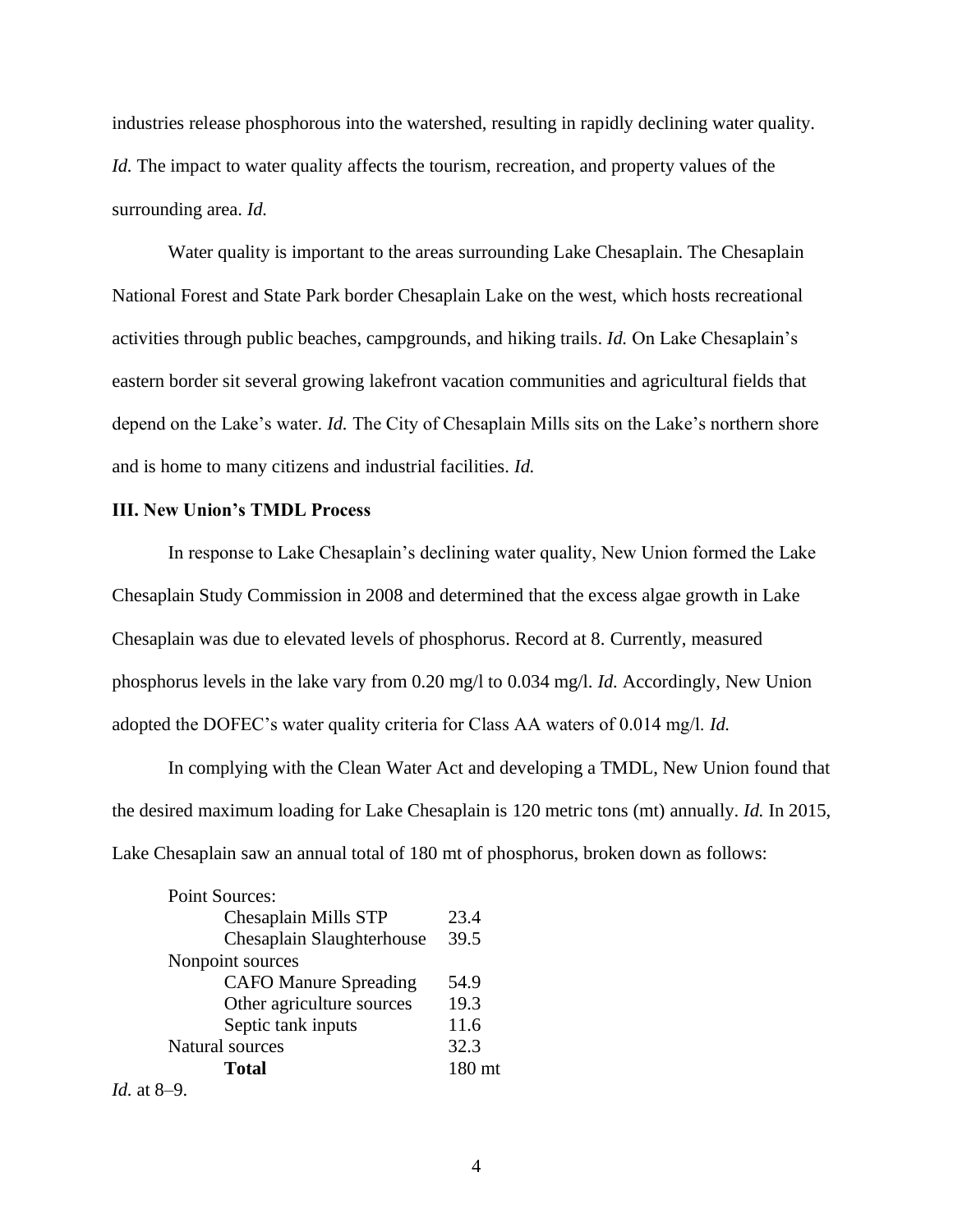In October 2017, DOFEC published notice of a proposed TMDL through an equal phased reduction of both point sources and nonpoint sources. *Id.* at 9. The phased reduction in phosphorous would take place over a period of five years. *Id.* Phosphorus levels would be reduced 7% from the 180 mt baseline in the first year, with a goal of 35% reduction from the baseline in five years. *Id.* Point source reductions would be accomplished through permitting, while nonpoint source reductions were to be achieved through a series of Best Management Practices (BMPs). *Id.* The BMPs were designed to encourage the hog CAFOs and other agricultural sources to reduce phosphorus output by introducing modified feeds for animal production facilities, physical and chemical treatment of manure streams, and restrictions on manure spreading. *Id.* 

DOFEC received public comments on the proposal objecting to the phased TMDL and the BMPs. *Id.* In response, DOFEC adopted an annual TMDL of 180 mt in July 2018. *Id.* at 10. EPA rejected DOFEC's TMDL, and after a notice and comment period that included the information that was previously before DOFEC, EPA adopted the original phased TMDL with BMPs, called the "Chesaplain Watershed Implementation Plan" (CWIP).

#### **IV. Procedural History**

Plaintiff New Union brought suit against EPA on January 14, 2020, and plaintiff Chesaplain Lake Watch (CLW) brought suit against EPA on February 15, 2020. *Id.* at 10. Both actions were filed pursuant to the judicial review provisions of the Administrative Procedure Act, 5 U.S.C. § 702. *Id.* The two cases were consolidated before the United States District Court for the district of New Union on March 22, 2020. *Id.*

New Union challenged EPA's rejection of its proposed 120 mt/year TMDL, including EPA's assertion that the load allocation must include both load and wasteload allocations. *Id.* at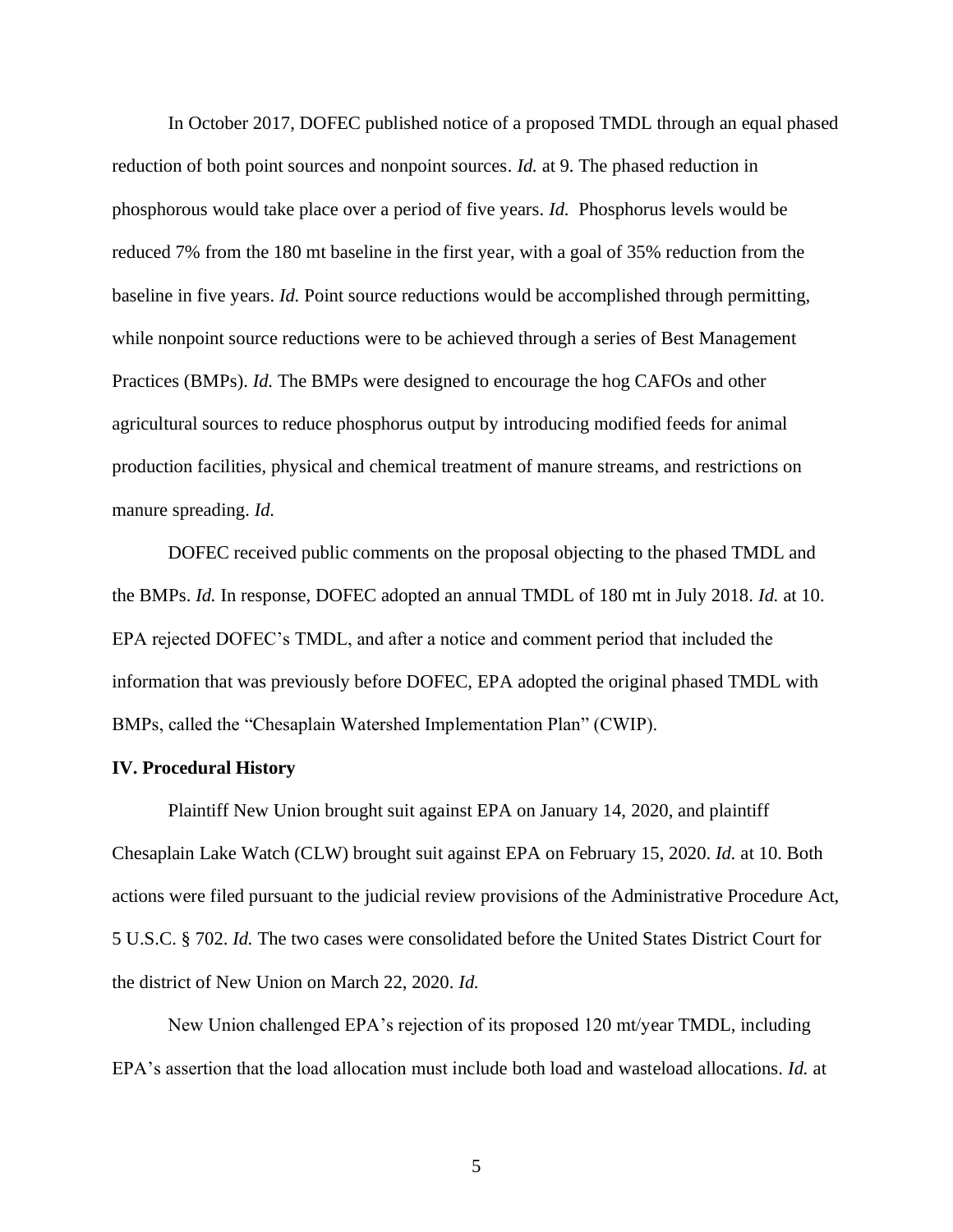11. CLW challenged EPA's adoption of the Chesaplain TMDL on the grounds that TMDLs must be set at "daily" limits and that a five-year phased implementation plan is contrary to the Clean Water Act. *Id.* CLW also asserted that EPA may include a credit for phosphorus load allocation reductions in the CWIP, where EPA has no authority to require implementation of BMPs and has no reasonable assurance that the reductions will be achieved. *Id.* EPA contested the claims of both plaintiffs and asserted that New Union and CLW's complaints should be dismissed because they are not ripe for judicial review. *Id.*

The district court found that both complaints were ripe and fit for adjudication, that EPA's regulation defining total to include both load and wasteload allocations is contrary to law, that TMDLs must be expressed in "daily" increments and a five-year phased reduction is contrary to the Clean Water Act, and that EPA's determination to suggest nonpoint source BMPs as an offset to point source reductions was not arbitrary and capricious or an abuse of discretion. *Id.* at 12–16. The parties timely appealed to the United States Court of Appeals for the Twelfth Circuit.

#### **SUMMARY OF THE ARGUMENT**

EPA's determination to reject New Union's Chesaplain Watershed phosphorus TMDL is ripe for judicial review because first, the denial is a purely legal issue as it involves an agency interpreting a statute, the Clean Water Act. Second, the issue would not benefit from a more concrete setting because the longer this Court withholds its decision, the longer New Union will be uncertain if it should implement EPA's TMDL or its own TMDL. Third, EPA's action is final because it has gone through notice and comment rulemaking and has direct consequences on New Union, imposing a TMDL. Additionally, New Union will suffer hardship if this Court does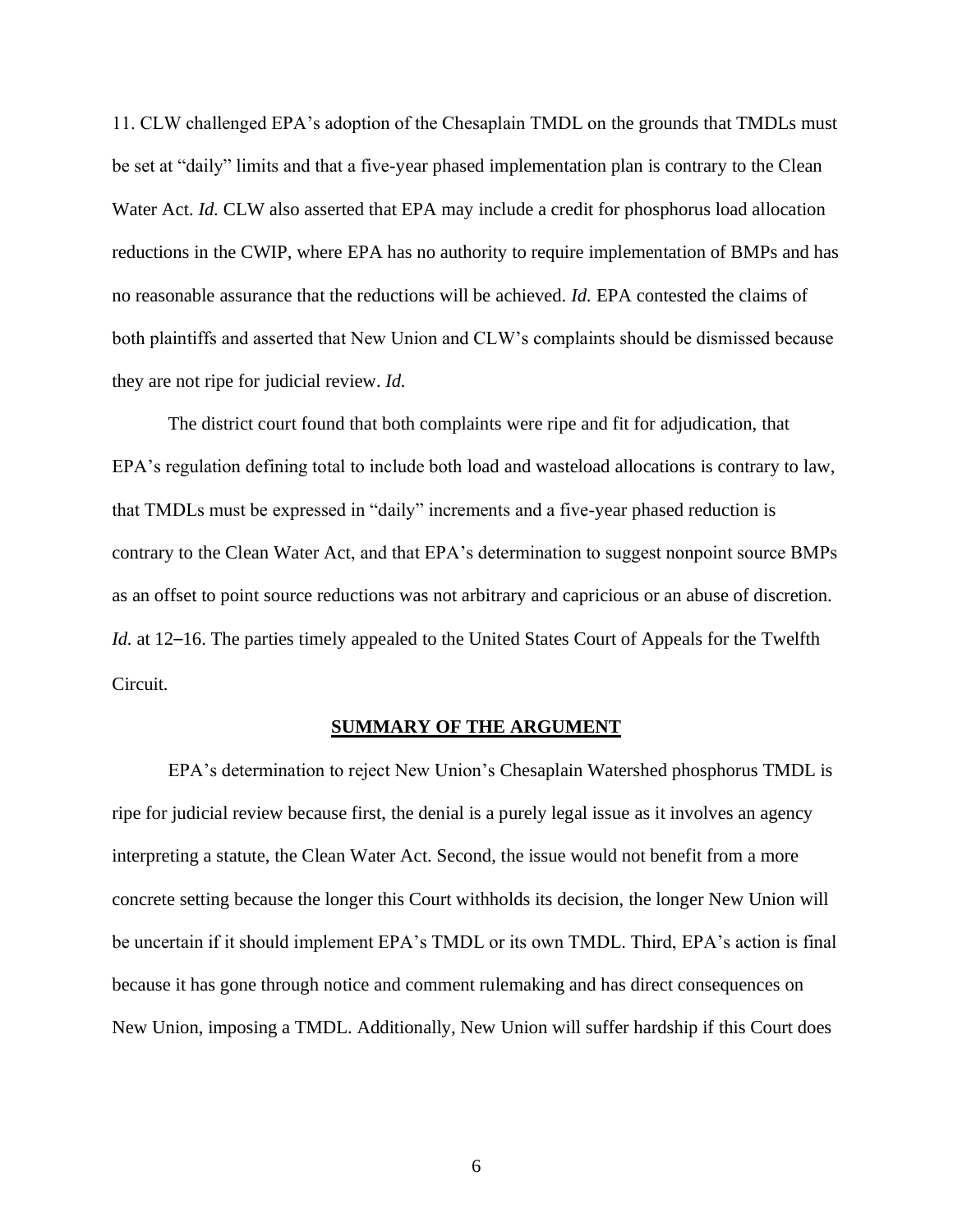not review the district court's decision because without this Court's decision, Lake Chesaplain continues to be polluted with phosphorus, affecting New Union's citizens and economy.

This Court should uphold the district court's decision to reject EPA's TMDL because it is contrary to law as an incorrect interpretation of the term "total" in "total maximum daily load" under § 303(d) of the Clean Water Act. Under *Chevron*, Congress clearly expressed its intent that "total" means a single number and not two numbers, namely, load and wasteload allocations. Because Congress' intent is clear, this Court must rely on the explicit language of the statute and reject EPA's determination that New Union's TMDL was insufficient for failing to include separate load and wasteload allocations. Even if this Court finds that "total" is ambiguous, EPA's interpretation is unreasonable as it contradicts the plain meaning, ordinary public meaning, and purpose of the Clean Water Act. Additionally, EPA's interpretation raises Tenth Amendment and separation of powers concerns. Under *Chevron*, this Court must reject EPA's TMDL because it is an unreasonable interpretation of the Clean Water Act and raises constitutional issues of state's rights and separation of powers.

EPA's adoption of a phased annual pollution loading reduction is a reasonable interpretation of "total maximum daily load" under the Clean Water Act. The annual TMDL is reasonable because the meaning of "daily" in "total maximum daily load" is ambiguous in the context and surrounding language of the Clean Water Act. Even if this Court does not find the language ambiguous, interpreting "daily" as its plain meaning would produce an absurd result because of phosphorus's specific qualities, the facts in this case, and the context and purpose of the Clean Water Act's purpose. Additionally, EPA's interpretation is reasonable because of the uncertainty surrounding phosphorus pollution in Lake Chesaplain. Because the language's plain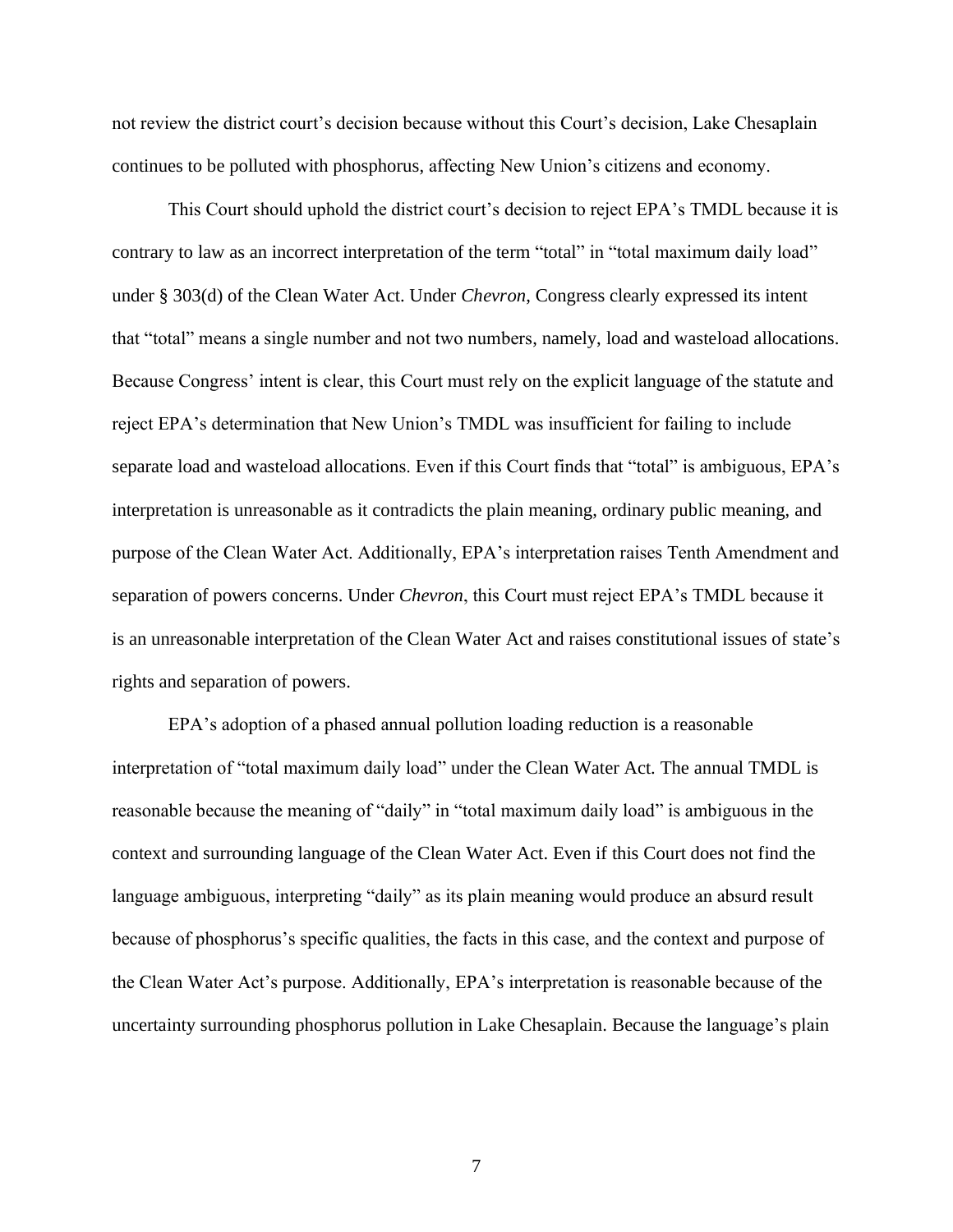meaning produces an absurd result and EPA's interpretation is reasonable, this Court must rely on EPA's interpretation of "total maximum daily load" as to allow for an annual limit

Further, if this Court correctly decides that EPA improperly rejected New Union's TMDL, the issue of whether EPA's phased implementation approach is valid under the Clean Water Act is moot because there will be no case or controversy for this Court to grant relief for. If this Court decides this issue is not moot, EPA's phased implementation plan for Lake Chesaplain is still valid under the Clean Water Act because EPA's interpretation is reasonable and necessary to achieve WQS. The Clean Water Act prescribes no timeframe for achievement of WQS and a phased implementation plan is reasonable under the "one step" doctrine while respecting New Union's autonomy to implement and evaluate the best way to eliminate pollution in its waters.

Lastly, EPA's adoption of a nonpoint source credit trading program is not arbitrary and capricious or an abuse of discretion because first, the agency has not relied on factors which Congress did not intend it to consider when adopting a flexible BMP credit incentive, aligning with the Clean Water Act's goal of restoring and maintaining the Nation's waters. Second, EPA did not fail to consider an important aspect of the problem because EPA considered the entire record and set an overarching BMP credit incentive that allows for New Union to implement based on its knowledge of its unique waters and industries. Third, EPA has not offered an explanation that runs counter to the evidence before it because its TMDL incorporates the BMP credit incentive in light of information detailing the large amount of nonpoint source pollution that contributes to the rising phosphorus levels in Lake Chesaplain. Lastly, EPA's action in not implausible. EPA has acted within its expertise and experience in creating CWIP. Because EPA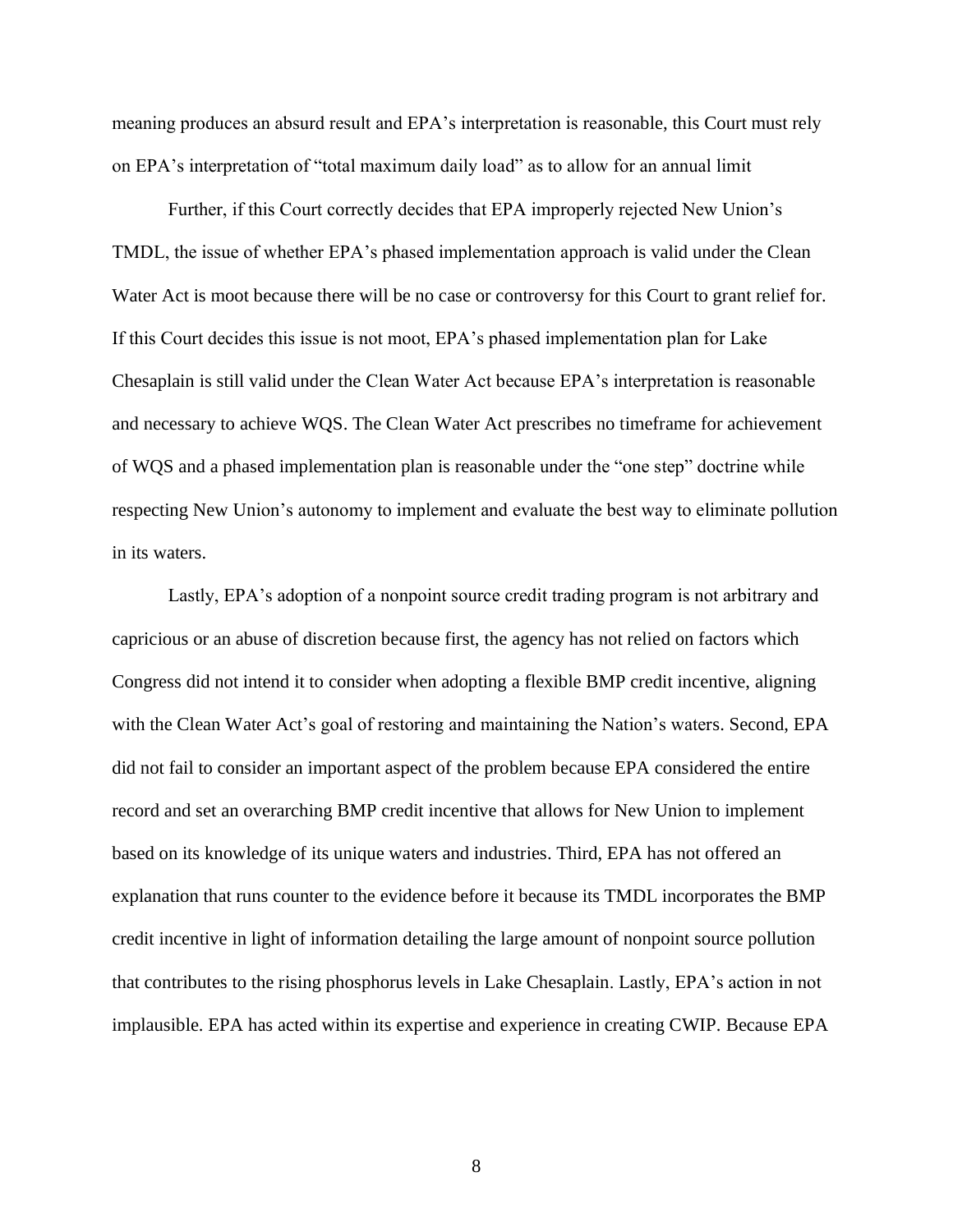came to a reasonable decision considering the scientific reports and comments before it, this Court should uphold the credit trading program in EPA's TMDL.

### **STANDARD OF REVIEW**

This Court reviews the district court's grant of summary judgment de novo, applying the standard of review for agency action. *St. Paul Mercury Ins. Co. v. Williamson*, 224 F.3d 425, 440 n.8 (5th Cir. 2000); *Zellner v. Summerlin*, 494 F.3d 344, 371 (2d Cir. 2007). Because Appellant's challenge is based on an issue of statutory construction, that standard of review is established by *Chevron, U.S.A., Inc. v. Nat. Res. Def. Council*, *Inc.,* 467 U.S. 837 (1984). The reviewing court's scope of review is narrow, and it cannot substitute its judgment for that of the agency. *Motor Vehicle Mfrs. Ass'n of U.S., Inc. v. State Farm Mut. Auto. Ins. Co.*, 463 U.S. 29, 43 (1983). A reviewing court may only set aside an agency action if the action is found to be arbitrary, capricious, an abuse of discretion or otherwise not in accordance with law. 5 U.S.C. § 706.

#### **ARGUMENT**

### **I. EPA'S DETERMINATION TO REJECT NEW UNION'S CHESAPLAIN WATERSHED PHOSPHORUS TMDL AND ADOPT ITS OWN TMDL IS RIPE FOR JUDICIAL REVIEW.**

EPA rejecting the New Union Chesaplain Watershed phosphorus TMDL is ripe for judicial review because the denial is a purely legal issue, it would not benefit from a more concrete setting, and EPA's action is final, making it fit for review. Additionally, New Union will suffer hardship while this Court decides whether to affirm the district court.

To determine if a case is ripe for review, it is well established that a court must determine: (1) the fitness of the issue for judicial decision; and (2) the hardship to the parties of withholding court consideration. *Nat'l Park Hosp. Ass'n v. Dep't of Interior*, 538 U.S. 803, 808 (2003); *Abbott Lab'ys v. Gardner*, 387 U.S. 136, 149 (1967). Fitness is a measure of the interests of the court and agency in postponing review, while hardship is a measure of the challenging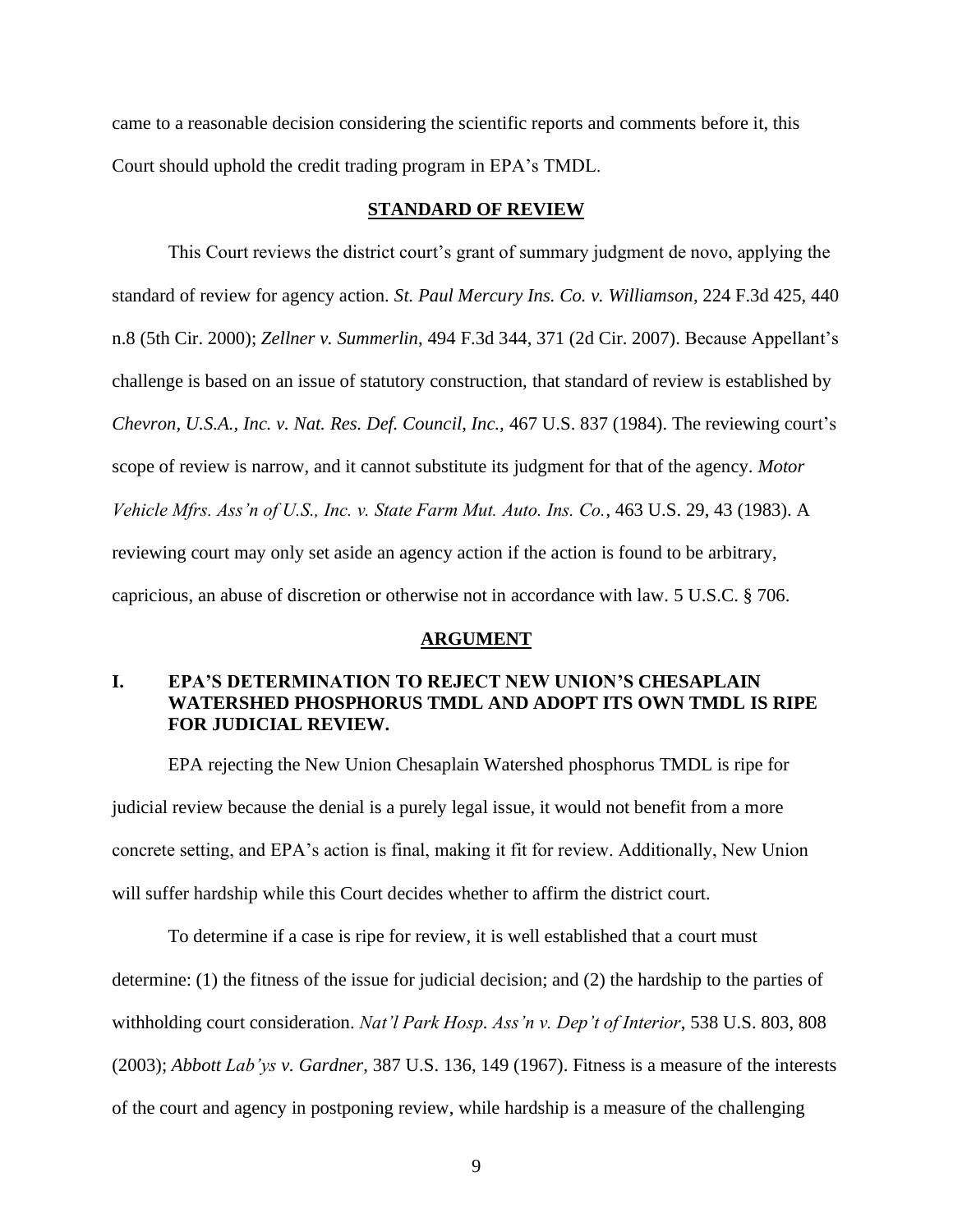party's countervailing interest in securing immediate judicial review. *Ciba-Geigy Corp. v. U.S. EPA*, 801 F.2d 430, 434 (D.C. Cir. 1986) (citing *Cont'l Air Lines, Inc. v. C.A.B.*, 522 F.2d 107, 125 (D.C. Cir. 1974). The final ripeness determination depends on the balancing of these two variables. *Id.*

Whether an issue is fit for review encompasses several factors, including whether the issue presented is a purely legal one, whether consideration of that issue would benefit from a more concrete setting, and whether the agency's action is sufficiently final. *Abbott Lab'ys*, 387 U.S. at 149–52; *Gardner v. Toilet Goods Ass'n*, 387 U.S. 167, 171 (1967). Issues of statutory interpretation are purely legal questions. *Ciba-Geigy Corp.*, 901 F.2d at 435. In this case, the issues presented are ones of statutory interpretation, namely, whether EPA properly construed the Clean Water Act to allow it to reject New Union's TMDL and impose its own.

Next, consideration of the issue will not benefit from a more concrete setting. The longer this Court delays its ruling, the longer New Union will be uncertain if it should start implementing EPA's TMDL or its own TMDL. Time will not improve New Union's situation because it will only draw out New Union's uncertainty and prolong the pollution problem in New Union's waters, contrary to the goal of the Clean Water Act.

Lastly, the agency action is sufficiently final. "Agency action" encompasses an agency's interpretation of the law. *Nat'l Automatic Laundry & Cleaning Council v. Shultz,* 443 F.2d 689, 698 (D.C. Cir. 1971). Courts look at whether the agency's position is "definitive" and whether it has a "direct and immediate ... effect on the day-to-day business" of the parties challenging the action. *FTC v. Standard Oil Co.*, 449 U.S. 232, 239 (1980) (quoting *Abbott Lab'ys*, 387 U.S. at 151–52) (internal quotations omitted). Courts have held that "an agency's interpretation of its governing statute, with the expectation that regulated parties will conform to and rely on this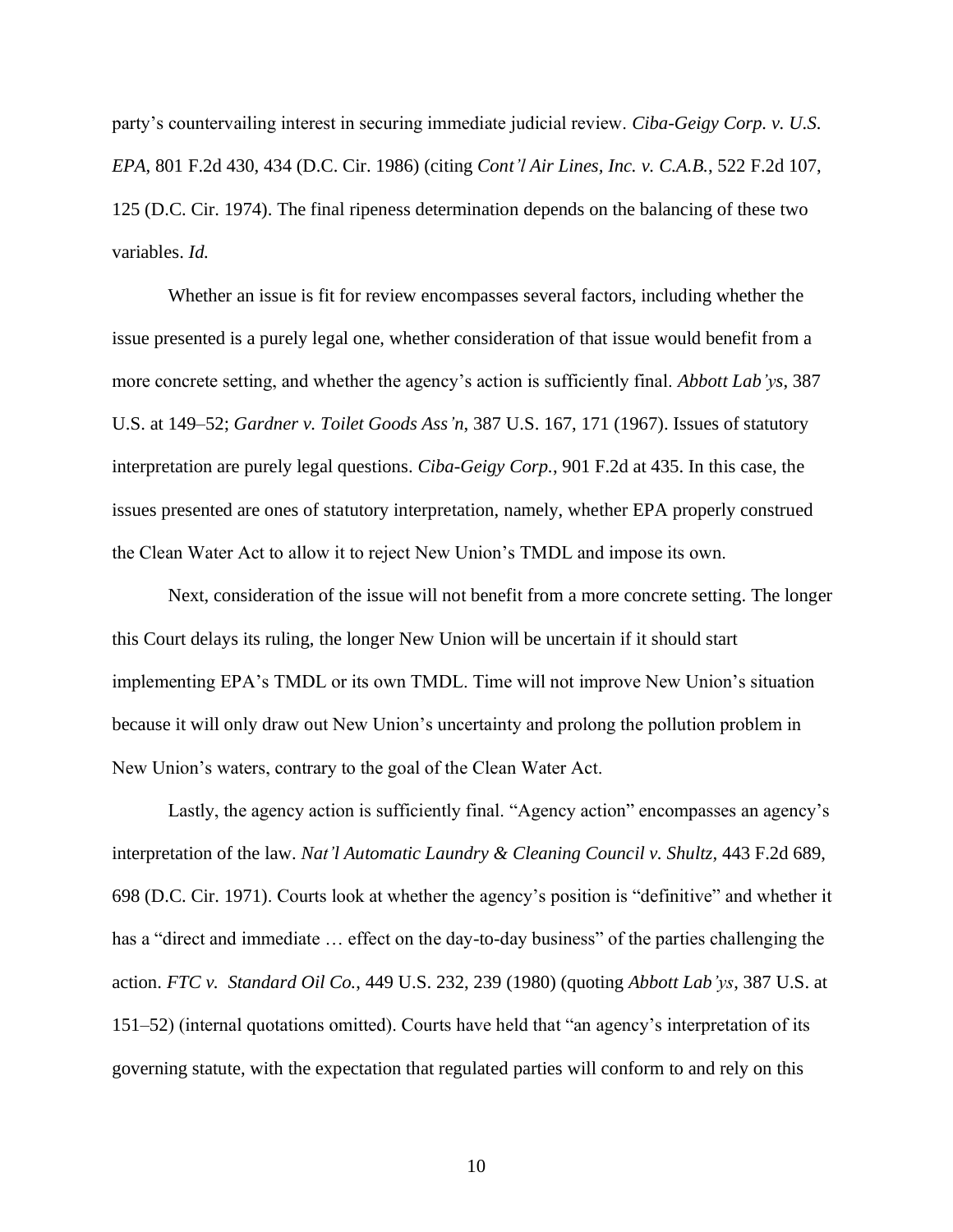interpretation, is final agency action fit for judicial review." *Indep. Bankers Ass'n of Am. v. Smith*, 534 F.2d 921, 929 (D.C. Cir. 1976).

Here, EPA has interpreted the Clean Water Act through its regulation. EPA went through notice and comment to adopt its TMDL and gave no indication that its decision was subject to further agency consideration or modification. *Abbott Lab'ys*, 387 U.S. at 149. Similar to *Abbott Laboratories*, the procedures enacted to establish this TMDL show EPA's decision is final because the agency would not waste time and resources conducting notice and comment rulemaking if it did not intend the decision to be final. *Id.* at 151 (Justice Harlan explaining that the regulation at issue was promulgated in a formal manner and in consideration of comments and thus is sufficiently final). Additionally, there is a direct and immediate legal effect on New Union because EPA's denial of New Union's TMDL requires New Union to begin implementing EPA's TMDL instead of its own. The TMDL has not been incorporated into New Union's planning process, nor enforced against any individual; however, farmers, homeowners, and industries will have reason to start limiting their phosphorus discharges in anticipation of the TMDL's implementation. *See Am. Farm Bureau Fed'n v. EPA*, 792 F.3d 281, 293 (3d Cir. 2015). Preparing for implementation will cost New Union's homeowners and businesses money and other resources. *Id.* Thus, this decision has a direct and immediate legal effect on New Union and its residents.

Because the three factors for fitness are satisfied, the issues before this Court are fit for review under the first ripeness prong.

Under the second ripeness prong, if judicial review is further postponed, New Union and EPA will suffer hardships because the state needs to develop an implementation plan which costs time, energy, and money. *Id.* It would be a waste of state resources to begin implementing its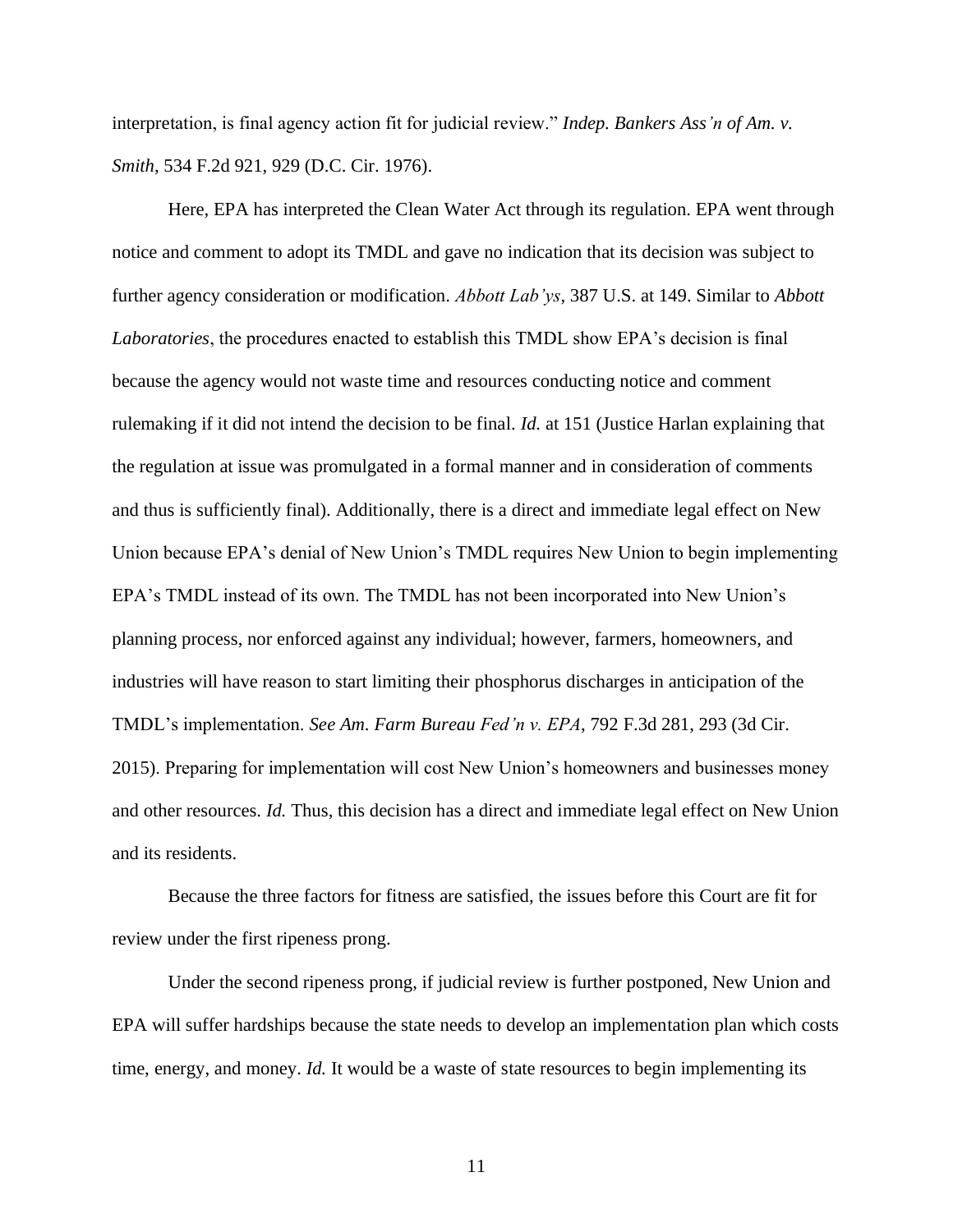own TMDL only for this Court to decide months down the road that New Union needs to implement EPA's TMDL. Additionally, it is impossible for New Union to assess how to grant permits to its residents and businesses because New Union is unsure which TMDL to follow. While New Union awaits this Court's decision, Lake Chesaplain continues to be pumped full of phosphorus because New Union is unsure whether it should implement its own TMDL or wait and implement EPA's. The longer this decision is delayed, the longer New Union's residents and tourism will suffer because of water pollution issues such as impacts to drinking water, impacts to fish and wildlife, and impacts to recreational activities.

This Court's delay also has a significant impact on New Union's businesses and industries because these entities will begin spending money and resources to implement best management practices under a possibly incorrect TMDL. The Third Circuit noted in *Farm Bureau* that if there is something wrong with a TMDL, it is better to know now rather than later. *Id.* at 293–94 (holding review of EPA TMDL was ripe for review); *See also City of Kennett, Missouri v. EPA*, 887 F.3d 424, 433 (8th Cir. 2018). New Union is better off knowing whether it should implement its own TMDL or EPA's TMDL now so that it can start effectively protecting its waters and its people.

Because the issues that follow are fit for review, and New Union will suffer hardship without this Court's definitive answer, this case is ripe for review.

# **II. THIS COURT SHOULD UPHOLD THE DISTRICT COURT'S DECISION TO REJECT EPA'S TMDL BECAUSE IT IS CONTRARY TO LAW AS AN INCORRECT INTERPRETATION OF THE TERM "TOTAL" IN "TOTAL MAXIMUM DAILY LOAD" UNDER § 303(d) OF THE CLEAN WATER ACT.**

Although EPA's regulation defining TMDL has been in place for a significant time, when an agency applies a rule, the limitations period running from the rule's publication will not bar a claimant from challenging the agency's statutory authority. *See* 5 U.S.C. § 704; *Dunn-*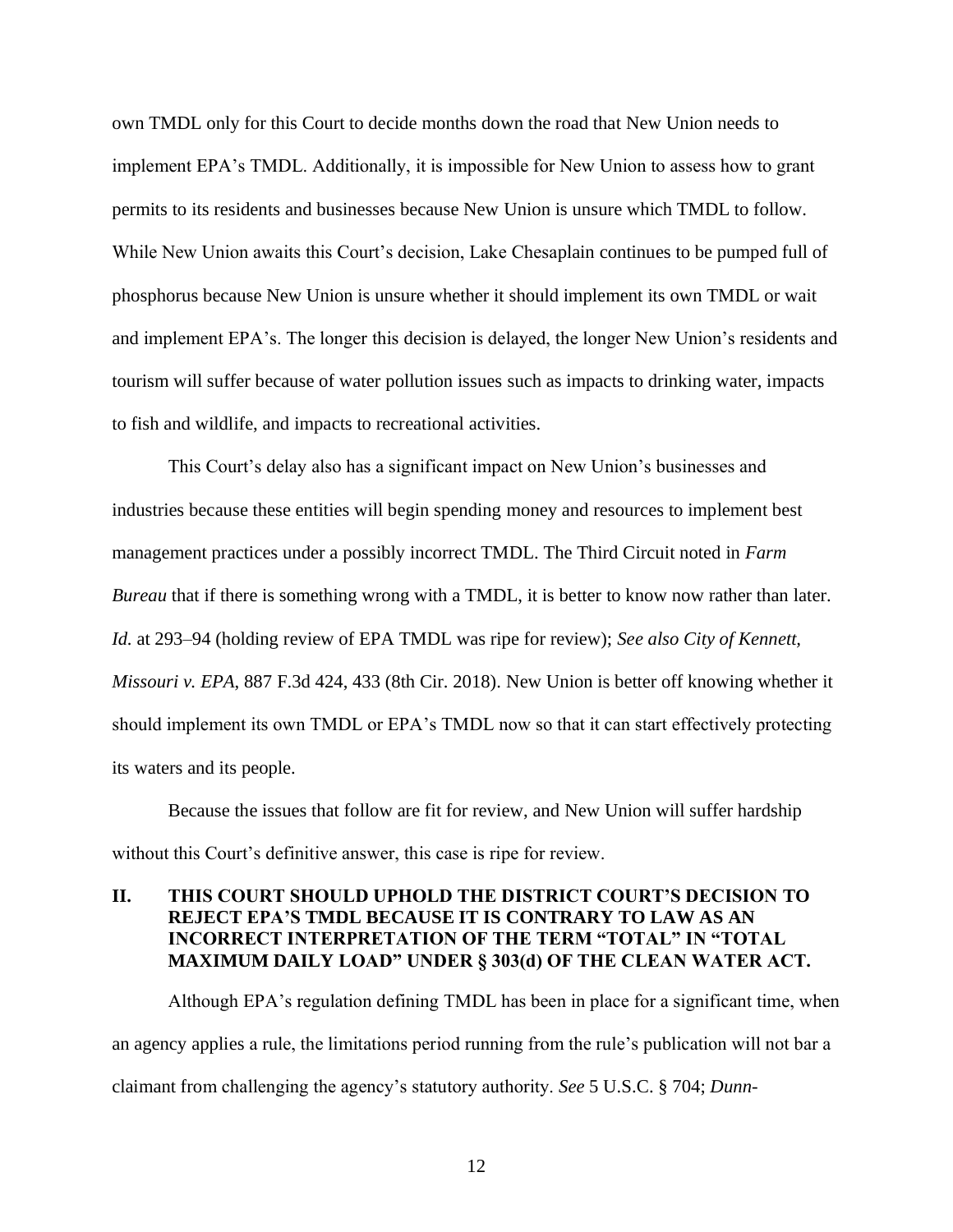*McCampbell Royalty Int., Inc. v. Nat'l Park Serv.*, 112 F.3d 1283, 1287 (5th Cir. 1997). Thus, New Union may properly bring its challenge as an "as applied" challenged because EPA improperly rejected New Union's TMDL based on the fact that it did not specify load and wasteload allocations. *See* 5 U.S.C. § 704.

The Clean Water Act states that "[e]ach State shall establish for the waters identified … the *total* maximum daily load, for those pollutants which the Administrator identifies …." 33 U.S.C. § 1313(d)(1)(C) (emphasis added). Under *Chevron*, an agency's interpretation of a statute will only be granted deference if: (1) Congress has not directly spoken to the precise question at issue; and (2) the agency's interpretation is reasonable. *Chevron*, 467 U.S. at 842–43. If the intent of Congress is clear, the analysis ends because the court must give deference to the unambiguously expressed intent of Congress. *Id.* If the language is ambiguous then courts proceed to step two of the *Chevron* analysis and grant deference to an agency's statutory interpretation, unless the interpretation is arbitrary and capricious. *Nat'l Cable & Telecomms. Ass'n v. Brand X Internet Servs.*, 545 U.S. 967, 986 (2005).

# **A. Congress clearly expressed its intent in the Clean Water Act by using the word "total" in "total maximum daily load" and therefore, under step one of**  *Chevron***, EPA should not be granted deference.**

EPA's interpretation of the Clean Water Act is not entitled to deference because the language of the statute clearly shows that Congress never authorized EPA to establish different pollutant loading allocations.

Congress authorized EPA to establish a "*total* maximum daily load" for impaired state waters under the Clean Water Act. 33 U.S.C. § 1313(d)(2) (emphasis added). Applying *noscitur a sociis* canon, the neighboring words further support that total means a single number because Congress used other singular words to describe the TMDL. *See Schindler Elevator Corp. v. U.S. ex rel. Kirk*, 563 U.S. 401, 409 (2011) (applying *noscitur a sociis* to interpret "report"). Congress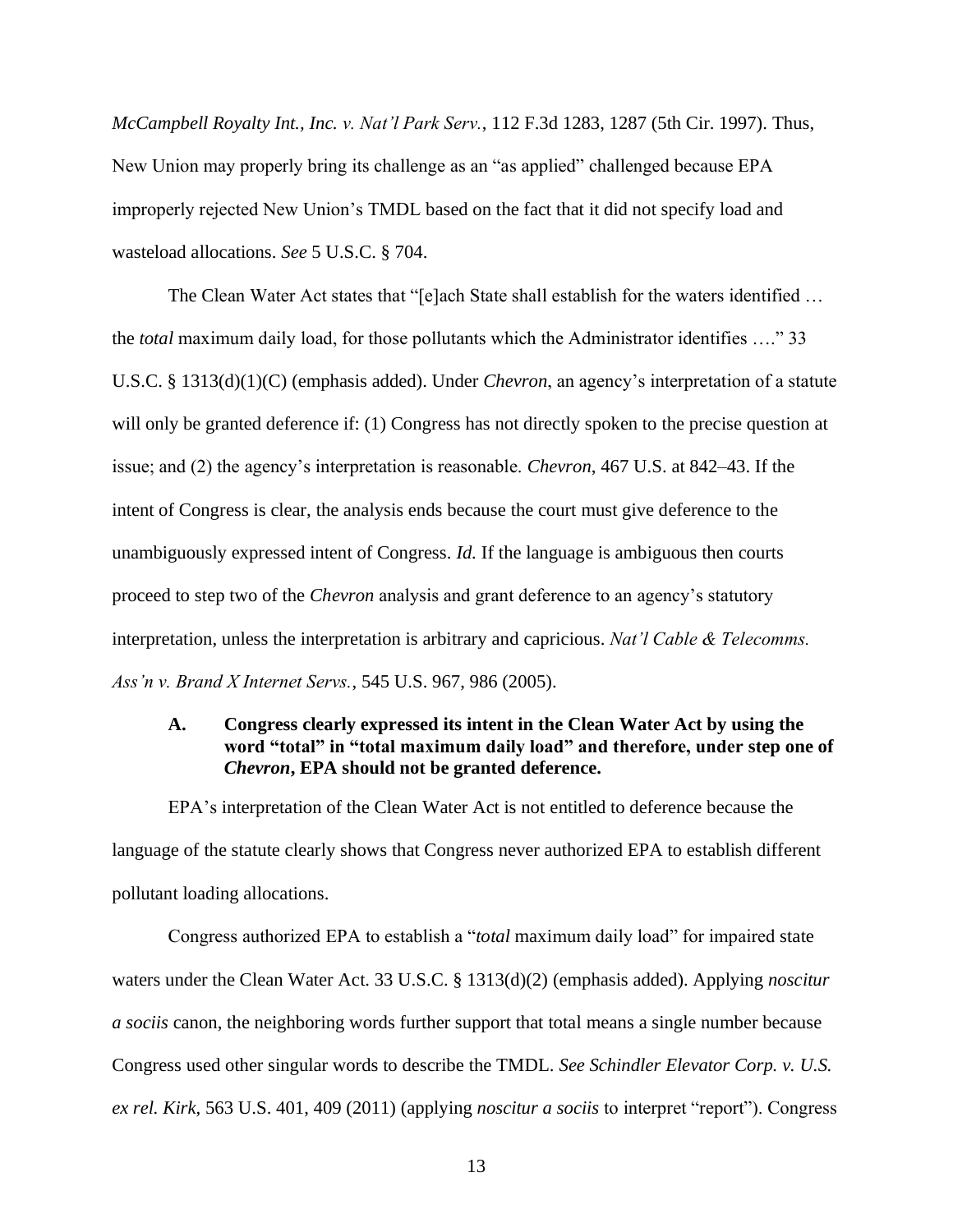clearly defined TMDL when it stated, "*such load* shall be established at *a level* necessary to implement . . . water quality standards." 33 U.S.C. § 1313(d)(1)(C) (emphasis added). The language in the statute is clear and unambiguous. Using singular words like "such load," "a level," and "total" all indicate that New Union correctly established one single number in its TMDL, and EPA's imposition of different load allocations is contrary to Congress' clear intent. If Congress had considered anything other than a single number, it would have used plural words like "loads" and "levels" to mean multiple components. Instead, Congress chose the singular words which clearly shows it intended a state to establish a single number for a pollutant.

Circuit Courts have also found that a TMDL means one single value. In *Pronsolino*, the Ninth Circuit stated that a "TMDL defines the specified maximum amount of a pollutant which can be discharged or 'loaded' into the waters at issue *from all combined sources*." *Pronsolino v. Nastri*, 291 F.3d 1123, 1127–28 (2002) (quoting *Dioxin/Organochlorine Ctr. v. Clarke*, 57 F.3d 1517, 1520 (9th Cir. 1995)) (emphasis added). In *Anacostia Riverkeeper*, the D.C. Circuit stated that TMDLs "specify *the absolute amount* of particular pollutants the entire water body can take on while still satisfying all water quality standards." *Anacostia Riverkeeper, Inc. v. Jackson*, 798 F.Supp.2d 210, 213 (D.C. Cir. 2010) (emphasis added).

EPA's rejection of New Union's TMDL because it failed to specify load and wasteload allocations is in clear violation of the explicit language of the Clean Water Act because New Union provided a singular load, level, or a total, as required by the Clean Water Act, and EPA cannot reject a state's TMDL unless it is insufficient. *See* 33 U.S.C. § 1313. Because Congress has clearly spoken, "that is the end of the matter." *Chevron*, 467 U.S. at 842–43. This Court "must give effect to the unambiguously expressed intent of Congress." *Id.* Therefore, this Court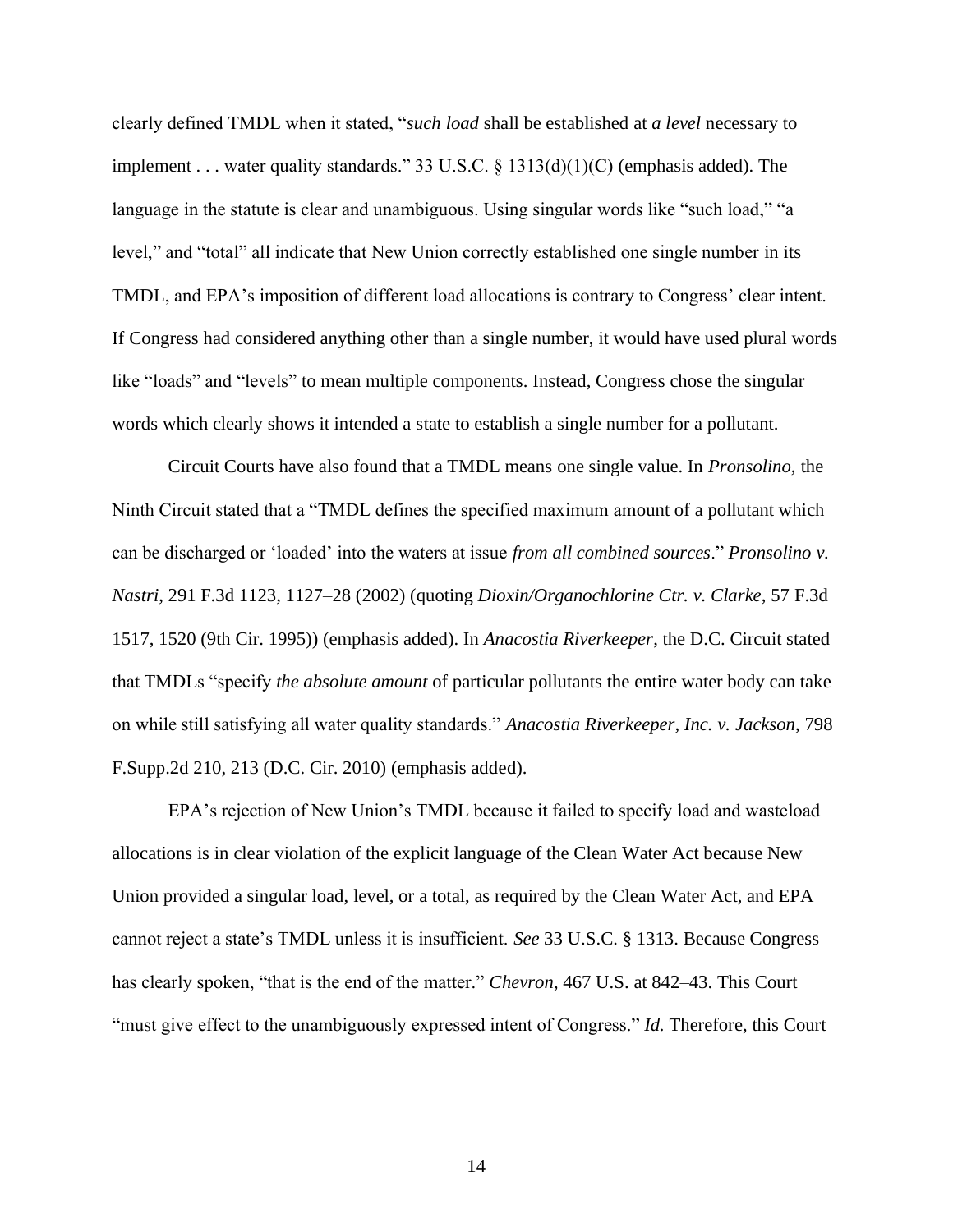should uphold the district court's decision to reject EPA's TMDL requirement of both load and wasteload allocations because it is contrary to Congress' explicit intent.

### **B. Even if this Court finds that the statute's language is ambiguous, EPA's interpretation is unreasonable, arbitrary, and capricious, and therefore fails**  *Chevron* **step two.**

If this Court finds "total" ambiguous, EPA's TMDL still fails the *Chevron* analysis because it is an unreasonable interpretation of the Clean Water Act and contradicts the plain meaning of "total," the ordinary meaning of "total," and the purpose of the Clean Water Act.

"Statutory construction must begin with the language employed by Congress and the assumption that the ordinary meaning of that language accurately expresses the legislative purpose." *Gross v. FBL Financial Servs., Inc.*, 557 U.S. 167, 175 (2009). As the Supreme Court recently recognized in *Bostock*, "only the words on the page constitute the law adopted by Congress and approved by the President. If judges could add to, remodel, update, or detract from old statutory terms . . . we would risk amending statutes outside the legislative process reserved for the people's representatives." *Id.*

# 1. EPA's interpretation of "total maximum daily load" contradicts the phrase's plain meaning.

When analyzing an ambiguous statute, courts must first look to the plain meaning of the ambiguous language at the time the statute was enacted. *See Bostock v. Clayton Cnty., Georgia*, 140 S. Ct. 1731, 1739 (2020). The Supreme Court has stated that dictionary definitions are useful aids to determine what an ambiguous word means. *Octane Fitness, LLC v. ICON Health & Fitness, Inc.,* 572 U.S. 545, 553–554 (2014).

Merriam Webster Dictionary defines "total" as "compromising or constituting a whole; absolute, utter; involving a complete and unified effort especially to achieve a desired effect." *Total*, MERRIAM-WEBSTER ONLINE DICTIONARY, https://www.merriam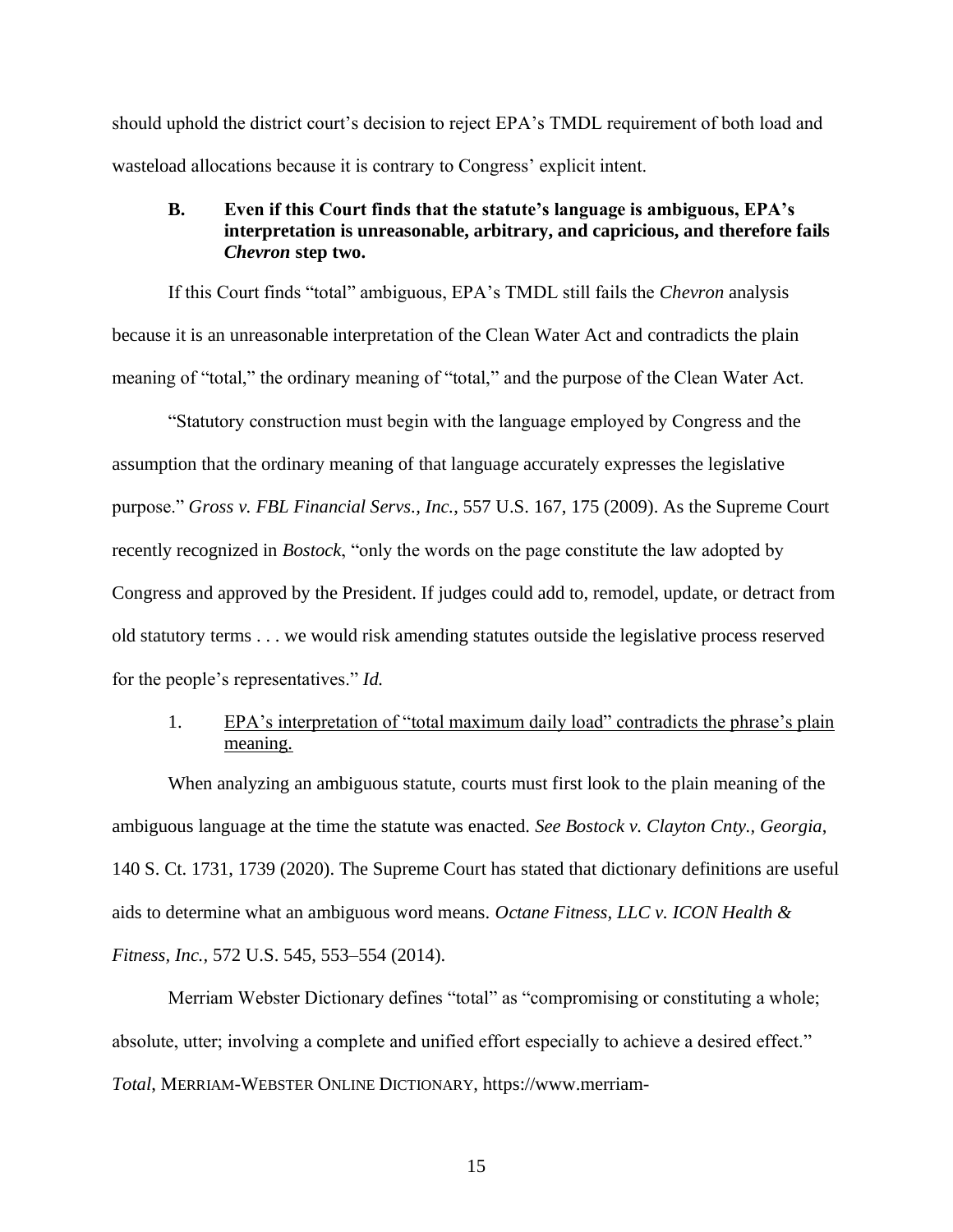webster.com/dictionary/total (last visited Nov. 13, 2021). Black's Law Dictionary defines "total" as, "1. Whole; not divided; full; complete. 2. Utter; absolute." *Total*, BLACK'S LAW DICTIONARY (2nd ed. 2001). It is clear from dictionary definitions that total is a single number constituting a whole, not a divided number. "Total" does not ordinarily mean divided parts of a whole. EPA's interpretation that "total" means both a load allocation number and a wasteload allocation number is unreasonable because it is contrary to the word's plain meaning. Because EPA's interpretation is contrary to the plain meaning of total, this Court should uphold the district court's rejection of EPA's TMDL.

# 2. EPA's interpretation of "total maximum daily load" contradicts the phrase's ordinary public meaning.

Courts interpret a statute in accord with the ordinary public meaning of its terms at the time of its enactment. *Bostock*, 140 S. Ct. at 1738 (2020). To interpret a statute any other way than the ordinary public meaning would be to deny the people the right to continue relying on the original meaning of the law that they have counted on to settle their rights and obligations. *Id.* (citing *New Prime Inc. v. Oliveira*, 139 S.Ct. 532, 539 (2019)).

If you asked an individual coming out of a grocery store, "what is the *total* you spent on groceries today?" every individual would reply with the sum of all their groceries. No person would think to specify the cost of each item they purchased. If you asked someone with two dogs how many *total* dogs they have, they would respond and say, "two dogs." It would be unreasonable for someone to respond and say the total dogs they have are "one Labrador and one poodle." Lastly, if you asked someone at a cocktail party, "how many *total* drinks have you had tonight?" that individual would respond with a single number that represents the sum of all their drinks that night. No reasonable person would respond by listing each individual drink they consumed. An average and reasonable individual would understand the term "total" to mean a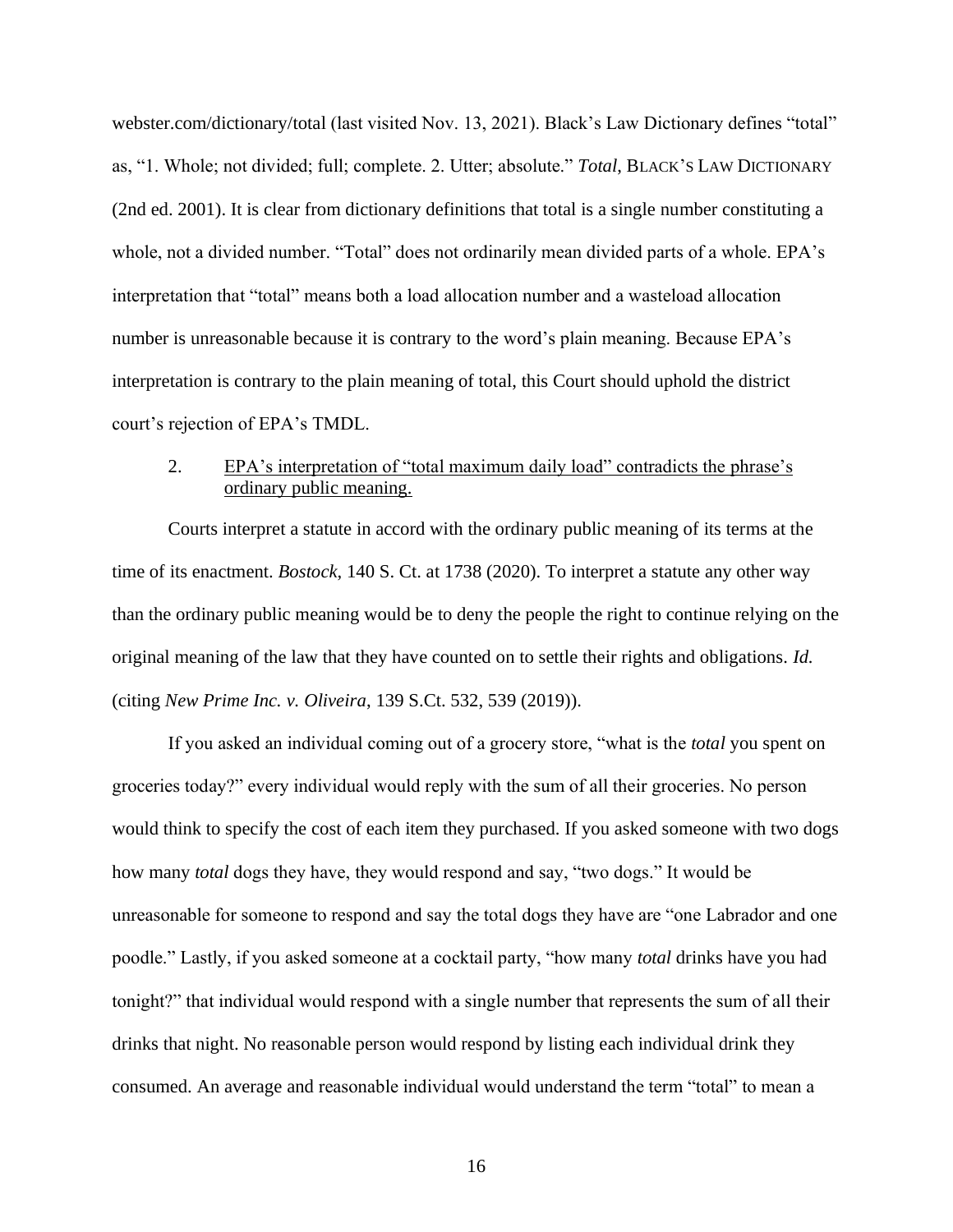single number that is the sum of individual components. It is unreasonable to interpret "total" as multiple components instead of one single value, its ordinary meaning.

Additionally, the Fifth and Ninth Circuits observe that "total" is a single number. In *Saratoga Resources, Inc.*, the Fifth Circuit held that "total" within the meaning "5% of Total Insurable Values" unambiguously meant the "aggregate sum" of insured value of the damaged properties and not the "total" of each individual property. *Saratoga Res., Inc. v. Lexington Ins. Co.*, 642 Fed.Appx. 359, 362 (5th Cir. 2016). In *Haggerty*, the Ninth Circuit upheld the district court's determination that "total assets" is unambiguous and means what the ordinary and plain meanings suggest and not that one type of intangible asset should be subtracted from the sum total. *Haggerty v. Fed. Ins. Co.*, 32 Fed.Appx. 251, 254 (9th Cir. 2002). Similarly, "total" in this case means the sum of all phosphorus polluter loads and both point and nonpoint sources.

Because there is only one plausible meaning of total and EPA's interpretation of total requires New Union to list out both wasteload allocations and load allocations, EPA's TMDL is contrary to the ordinary meaning of total. This Court should uphold the district court's decision to reject EPA's TMDL as it contradicts the ordinary meaning of total and is therefore, unreasonable.

### 3. EPA's interpretation contradicts the purpose of the Clean Water Act's cooperative federalism provision.

EPA's interpretation of the Clean Water Act offends the cooperative federalism structure of the Clean Water Act by undermining the state's power to determine how to achieve WQS and allowing EPA to regulate nonpoint sources, thus stripping New Union of its traditional and its statutorily mandated power. *See* 33 U.S.C. § 1251(b).

The Clean Water Act establishes a system known as cooperative federalism, where states and the federal government work in tandem to protect the country's waters. *Nat. Res. Council,*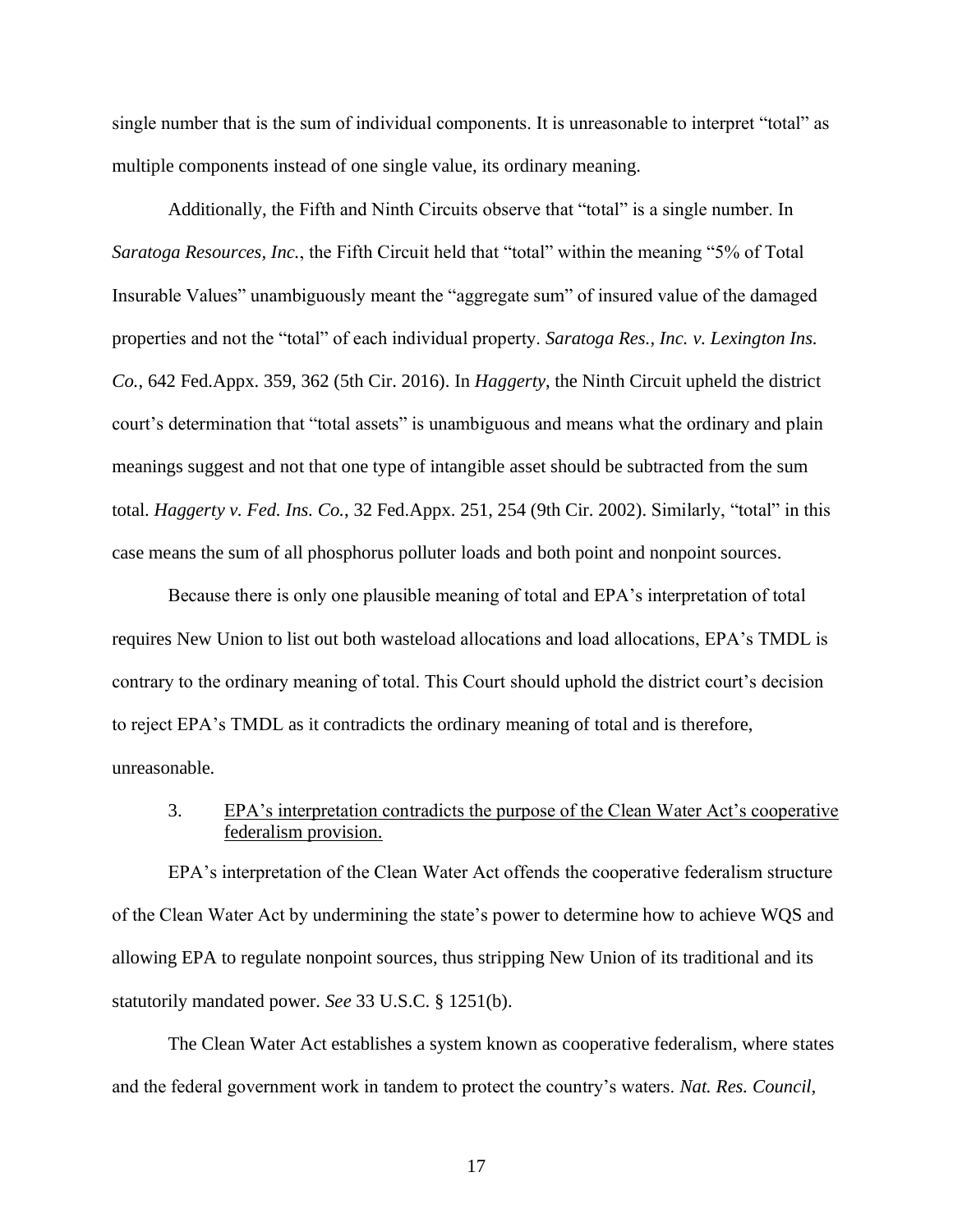*Inc. v. EPA*, 490 F.Supp.3d 190, 192 (D.C. Cir. 2020). However, in enacting the Clean Water Act, Congress was clear that states should maintain control over their waterways. Specifically, the Clean Water Act states that nothing in the statute shall "be construed as impairing or in any manner affecting any right or jurisdiction of the states with respect to [their] waters." 33 U.S.C. § 1370. Congress explicitly declared its policy to "recognize, preserve, and protect the primary responsibilities and rights of states to prevent, reduce, and eliminate pollution, [and] to plan the development and use . . . of land and water resources." 33 U.S.C. § 1251(b).

Under the Clean Water Act, states have the exclusive authority to regulate nonpoint sources. *Pronsolino*, 291 F.3d at 1128. States have this authority because nonpoint sources are related to land use activities, which traditionally, states have had the exclusive authority to oversee. *FERC v. Mississippi*, 456 U.S. 742, 768 n. 30 (1982). Nonpoint sources can include agricultural fields, construction activities, and timber harvesting and are regulated through zoning regulations and state permits, or land use regulations. Thus, nonpoint source regulation is essentially land use regulations because nonpoint sources include runoff from agricultural fields, construction, erosion, and timber harvesting. *Defs. of Wildlife v. EPA*, 415 F.3d 1121, 1124 (10th Cir. 2005); *Pronsolino*, 291 F.3d at 1126.

EPA has interfered with New Union's right to regulate its land use by requiring New Union to set load allocations rather than a total maximum daily load for phosphorus. This TMDL will rob New Union of its meaningful participation in regulating its waters. *See* 33 U.S.C. § 1251. This is a slippery slope from EPA's allocation requirement to EPA requiring state and local governments to limit certain land uses, like agriculture and construction, to limit pollution. Allowing EPA to set New Union's allocations opens the gate for EPA to further restrict the states' control over their waters. The Ninth Circuit recognized this in *Pronsolino*, where the court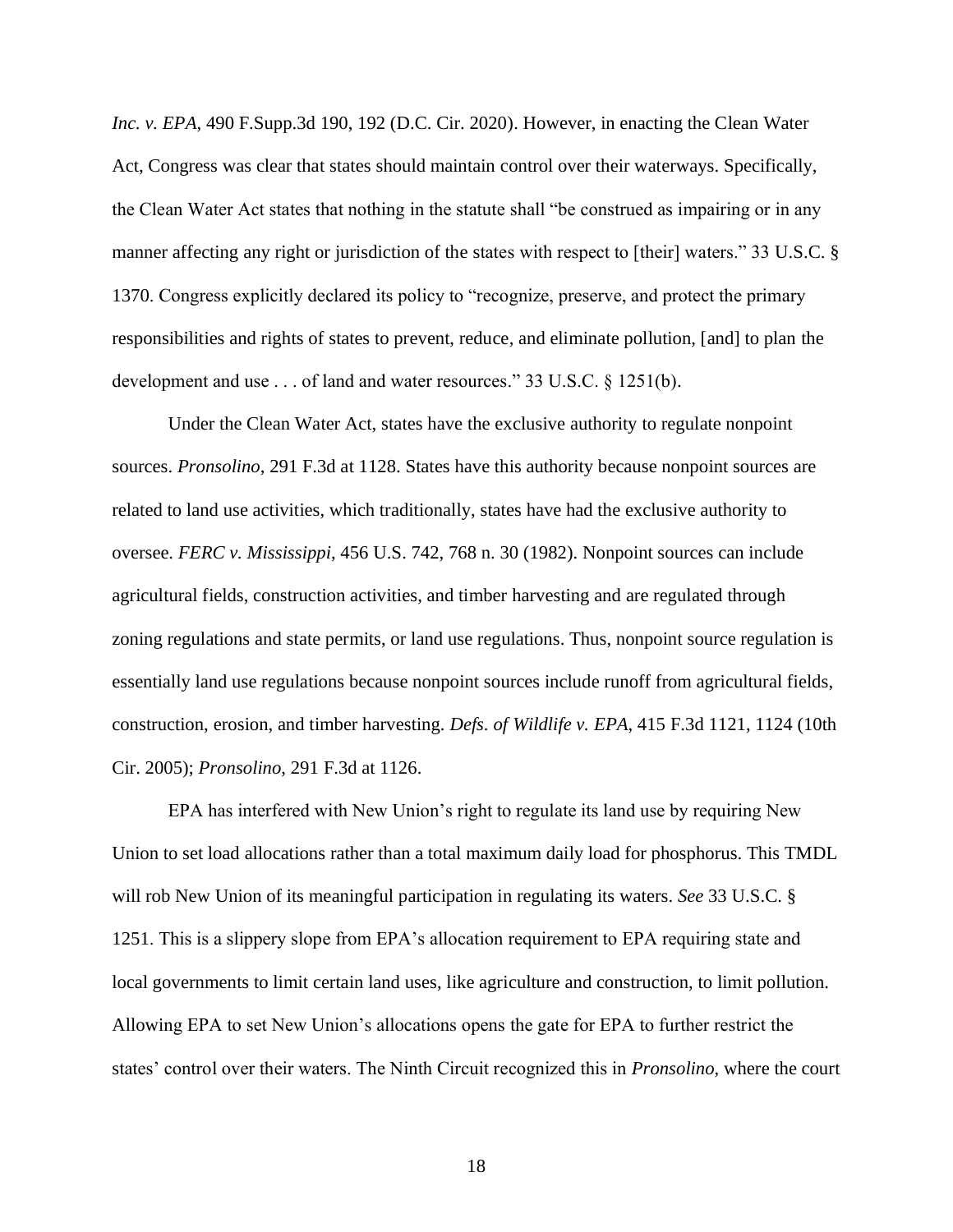noted that there are federalism concerns when a TMDL specifies "the load of pollutants that may be received from particular parcels of land or describe what measures the state should take to implement the TMDL." *Pronsolino*, 291 F.3d at 1140. EPA is approaching this red flag with its rejection of New Union's TMDL and EPA's wasteload allocation requirement regulating nonpoint sources, or land use activities. EPA's TMDL is an attack on New Union's sovereignty and is a clear violation of Congress' expressed intent that states should maintain control over their waterways. *See* 33 U.S.C. § 1251(b); 33 U.S.C. § 1313.

Congress "does not alter the fundamental details of a regulatory scheme in vague terms or ancillary provisions – it does not, one might say, hide elephants in mouseholes." *Whitman v. Am. Trucking Ass'ns, Inc.*, 531 U.S. 457, 468 (2001). If Congress had wished to override the cooperative federalism framework, Congress would have clearly stated that EPA must develop TMDL's for states. Instead, Congress directed states to establish TMDLs and authorized EPA to fill in the gaps when a state TMDL is inadequate. EPA has not provided an adequate reason for rejecting New Union's TMDL.

Additionally, cooperative federalism recognizes that states are in the better position to evaluate the best way to protect its waters, not EPA. New Union has first-hand knowledge of what pollutants discharge into Lake Chesaplain and from what sources, what its rivers are used for, whether fishing or recreation, and what industries are essential to New Union's economy. Allowing EPA to tell a state how to regulate their waters when New Union submitted a sufficient TMDL is unreasonable because the state is in a better position to evaluate their waters.

The District Court correctly found that EPA should not receive deference because EPA's interpretation of the Clean Water Act disregards Congress' grant of primary state responsibility over its water quality issues. Because EPA's interpretation of "total" to require New Union to list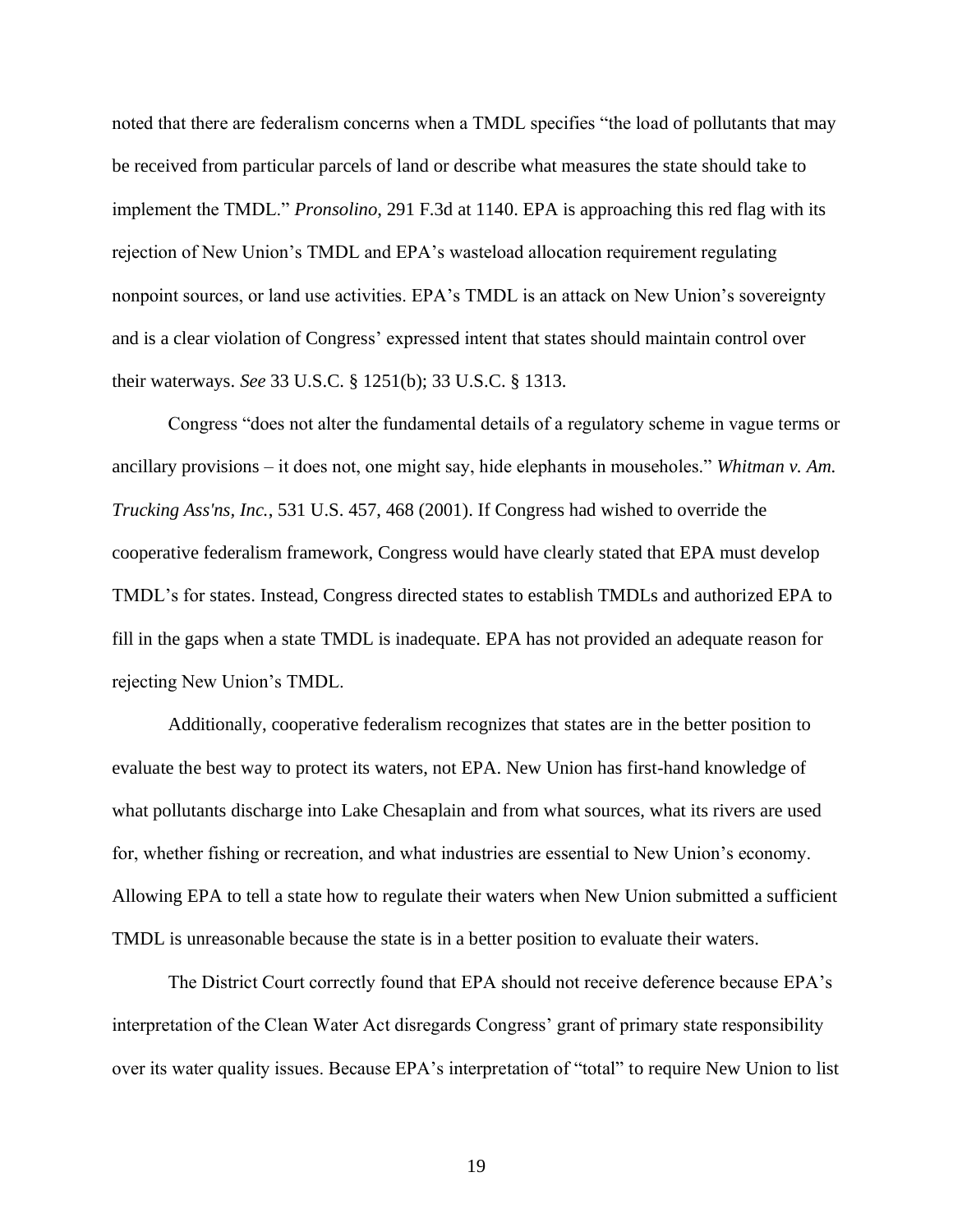out both wasteload allocations and load allocations is contrary to the delicate balance of cooperative federalism under the Clean Water Act, this Court should uphold the district court's decision and overturn EPA's TMDL.

### 4. EPA's interpretation is unreasonable because it raises constitutional concerns.

When a court is presented with two statutory interpretations, one of which would raise a constitutional concern, the court must adopt the interpretation that does not raise a constitutional concern. *Gomez v. United States*, 490 U.S. 858, 864 (1989).

EPA imposing its TMDL on New Union is a violation of the Tenth Amendment of our Constitution because it impedes on a right reserved solely for the states, land use regulations. U.S. CONST. amend. 10 (stating any power not delegated to the United States by the Constitution is reserved for the states). As discussed above, the states have the sole power to regulate land use within its borders. Thus, EPA imposing nonpoint source controls on New Union intrudes on New Union's land use power and violates the Tenth Amendment.

Additionally, EPA's interpretation raises separation of powers concerns, a cornerstone of our country. The United States was founded on the principle that the executive, legislative, and judicial branches must be separated to avoid an overly powerful federal government. THE FEDERALIST NO. 48 (James Madison). Congress created the Clean Water Act under its legislative power. EPA imposing a TMDL so contrary to Congress' clear intent is essentially the executive branch acting with legislative powers. This is unconstitutional. This Court must interpret the Clean Water Act to avoid constitutional problems. *See id.* Therefore, this Court should uphold the district court's decision to reject EPA's TMDL because it raises Tenth Amendment and separation of power concerns.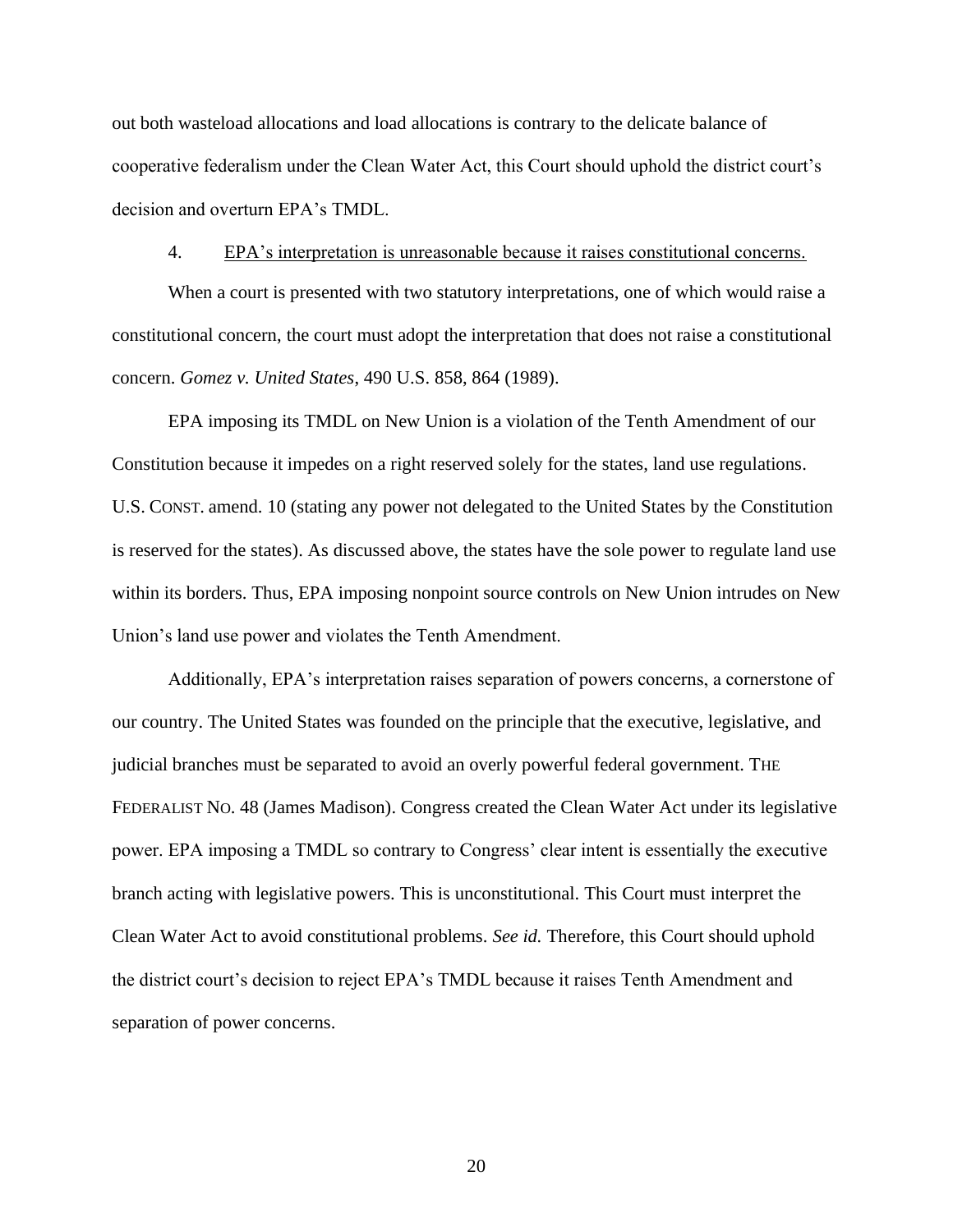# **III. THIS COURT SHOULD UPHOLD EPA'S ADOPTION OF A PHASED ANNUAL POLLUTION LOADING REDUCTION BECAUSE IT IS A REASONABLE INTERPRETATION OF THE PHRASE "TOTAL MAXIMUM DAILY LOAD."**

The Clean Water Act prescribes no timeframe to implement TMDLs, only that they must be expressed as a "total maximum daily load," while considering factors such as seasonal variation, flow rates, and water temperature. 33 U.S.C.  $$1313(d)(1)(C)$ . EPA is tasked with overseeing the TMDL program and establishing basic guidelines surrounding the formulation of TMDLs. 33 U.S.C. § 1251(d). In its role of aiding states in implementing the Clean Water Act, EPA's regulations state that a TMDL may "be expressed in terms of either mass per time, toxicity, or other appropriate measure." 33 U.S.C.  $\S 1313(d)(1)(C)$ ; 40 C.F.R.  $\S 130.2(i)$ .

When an agency interprets a statute, a court must apply *Chevron* to determine if the agency's interpretation is reasonable. *Chevron*, 467 U.S. at 843. An agency's interpretation of the language will only be given deference if: (1) Congress has not spoken directly to the precise question at issue; and (2) the agency's interpretation is reasonable. *Id.* at 842–43. If the court finds that the intent of Congress was unambiguously clear, the analysis ends, and the agency interpretation receives no deference. *Id.* If the court finds that the language is ambiguous, it will defer to the agency's interpretation unless it is arbitrary, capricious, unreasonable, or manifestly contrary to the statute. *U.S. v. Mead Corp.*, 533 U.S. 218, 227 (2001).

# **A. EPA's interpretation of "total maximum daily load" as allowing an annual load is reasonable in light of the specific facts, context, and purpose of the Clean Water Act.**

Two canonic rules should be applied when interpreting language in the context of a larger regulatory framework. First, when the court is determining which reasonable meaning should prevail, the text should be placed in the context of the entire statutory structure. *Nat'l Res. Def. Council, Inc. v*. *Muszynski*, 268 F.3d 91, 97 (2d Cir. 2001). Second, the statute must be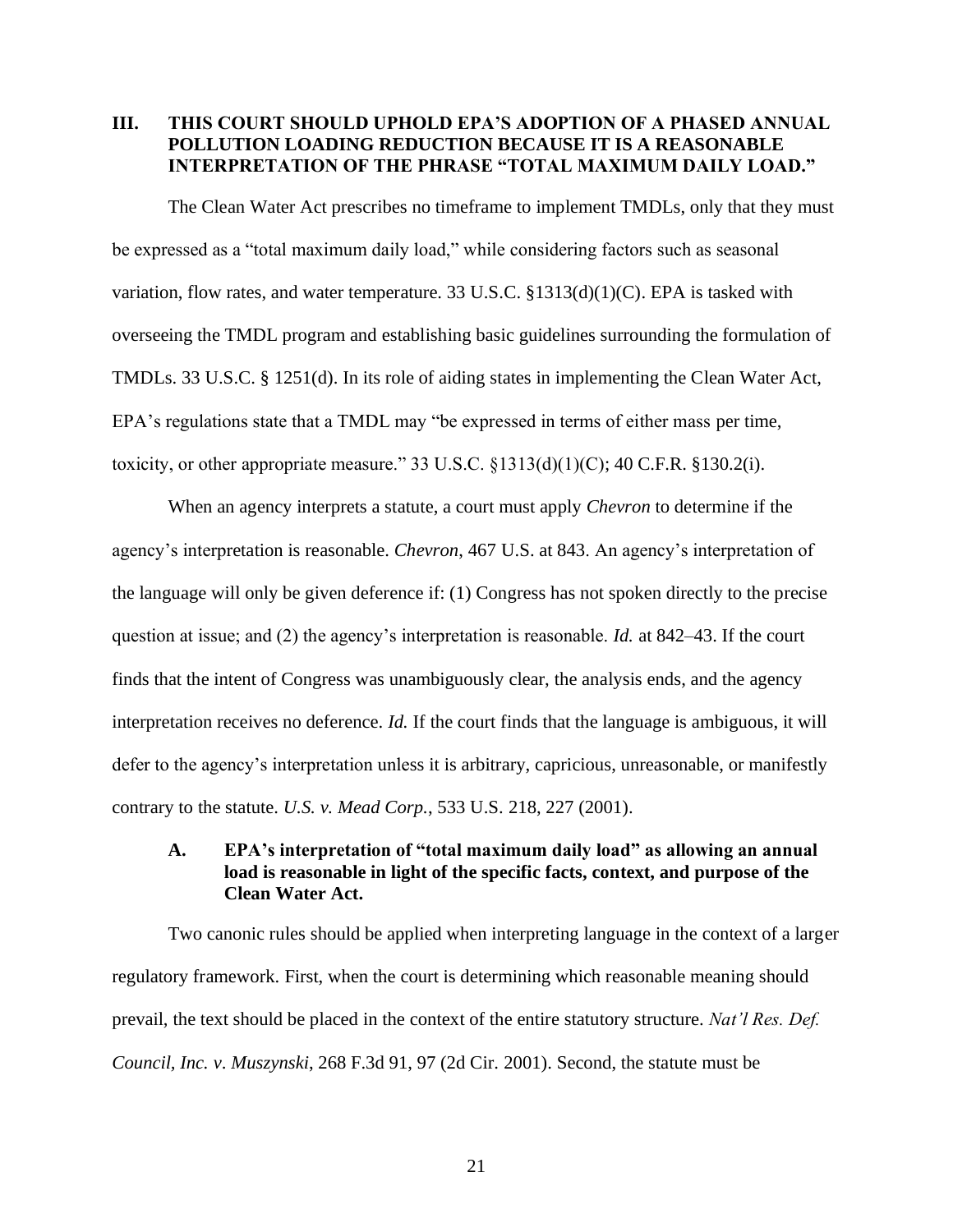interpreted in a way that avoids absurd results. *United States v. Dauray*, 215 F.3d 257, 260 (2d Cir. 2000).

1. The meaning of the phrase "total maximum daily load" is ambiguous in the context of the Clean Water Act's surrounding language and interpreting "daily" as its plain meaning, would produce absurd results.

The language of the Clean Water Act, specifically "daily" in "total maximum daily load," is ambiguous within the context of the statute under *Chevron* step one. The language of the Clean Water Act must be interpreted within the context of the entire statutory text and while keeping the statute's purpose in mind. *Muszynski*, 268 F.3d at 98. When "total maximum daily load" is interpreted in the context of the Clean Water Act, it is clear Congress left a gap and intended EPA to fill it. *Farm Bureau*, 792 at 295. Because "total maximum daily load" is not defined in the Clean Water Act, its meaning must be determined through statutory interpretation. *Muszynski*, 268 F.3d at 97.

In *Muszynski*, the Second Circuit found that "total maximum daily load" was susceptible to a broader range of meanings. *Id.* at 98. As the Second Circuit noted, Congress specifically wanted the states and EPA to consider "normal water temperatures, flow rates, seasonal variations, . . . and the dissipative capacity of the identified waters or parts thereof." 33 U.S.C. §  $1313(d)(1)(D)$ . It would be unreasonable for Congress to require EPA to consider all these factors yet only allow EPA to establish a daily number to encompass these factors. *Muszynski*, 268 F.3d at 99. Additionally, if "total maximum daily load" was interpreted to require states to set a daily limit for phosphorus, there would be absurd results.

Effective regulation of TMDL pollutants requires EPA to determine how the pollutant enters, interacts with, and, at a certain level or under certain conditions, adversely impacts an affected waterbody. *Id.* For example, highly toxic pollutants may require a daily limit because of harmful impacts. Conversely, phosphorus lends itself to a different limit because the amounts a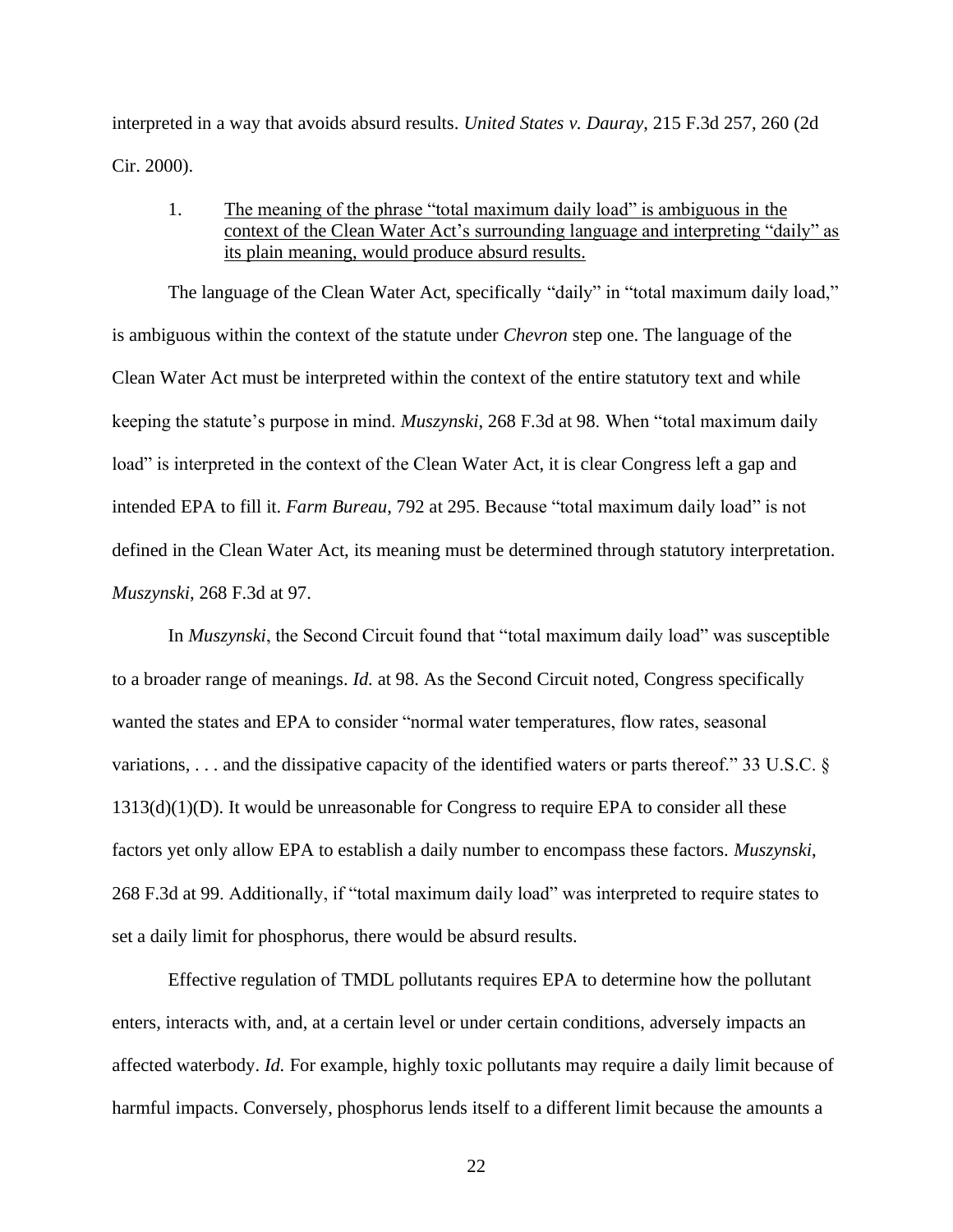waterbody can tolerate vary depending upon the waterbody and the season of the year, while the harmful consequences of excessive amounts may not occur immediately. *Id.*

Here, a daily measure of phosphorus would be inappropriate because phosphorus concentrations vary both seasonally and annually. Lei Huang et al., *Effects of Internal Loading on Phosphorus Distribution in the Taihu Lake Driven by Wind Waves and Lake Currents*, 219 ENV'T POLLUTION 760, 760 (2016). Phosphorus is particularly affected by seasonal temperatures and wind. *Id.* Because seasonal differences exist, phosphorus must be regulated in a broader manner to account for these differences, like an annual loading allowance. It would be absurd to use a daily rate for phosphorus because the daily amount of phosphorus entering the water between summer, fall, winter, and spring varies greatly.

The Clean Water Act recognizes that EPA has a particular expertise and requires EPA to analyze each pollutant and work with states to achieve WQS. 33 U.S.C. § 1313(d)(1)(D). EPA has extensively studied phosphorus and based on its expertise, determined the best way to regulate the pollutant, due to seasonal changes, is through an annual limit rather than a daily limit. *Id.*; EPA, *The Issue*, https://www.epa.gov/nutrientpollution/issue (last updated Aug. 31, 2021) [hereinafter EPA, *The Issue*]. If a pollutant lends itself to regulation on an annual and seasonal basis, EPA should be afforded the discretion to set effluent limits as appropriate for that pollutant. If this court required New Union and EPA to express its phosphorus TMDL in terms of "daily" loading, it would fly in the face of the purpose and structure of the Clean Water Act, which requires the implementing body to consider each pollutant on an individual basis and consider specific factors.

Accordingly, reading "daily" in its plain language produces an absurd result, contrary to the purpose and structure of the Clean Water Act. Because the plain meaning of "total maximum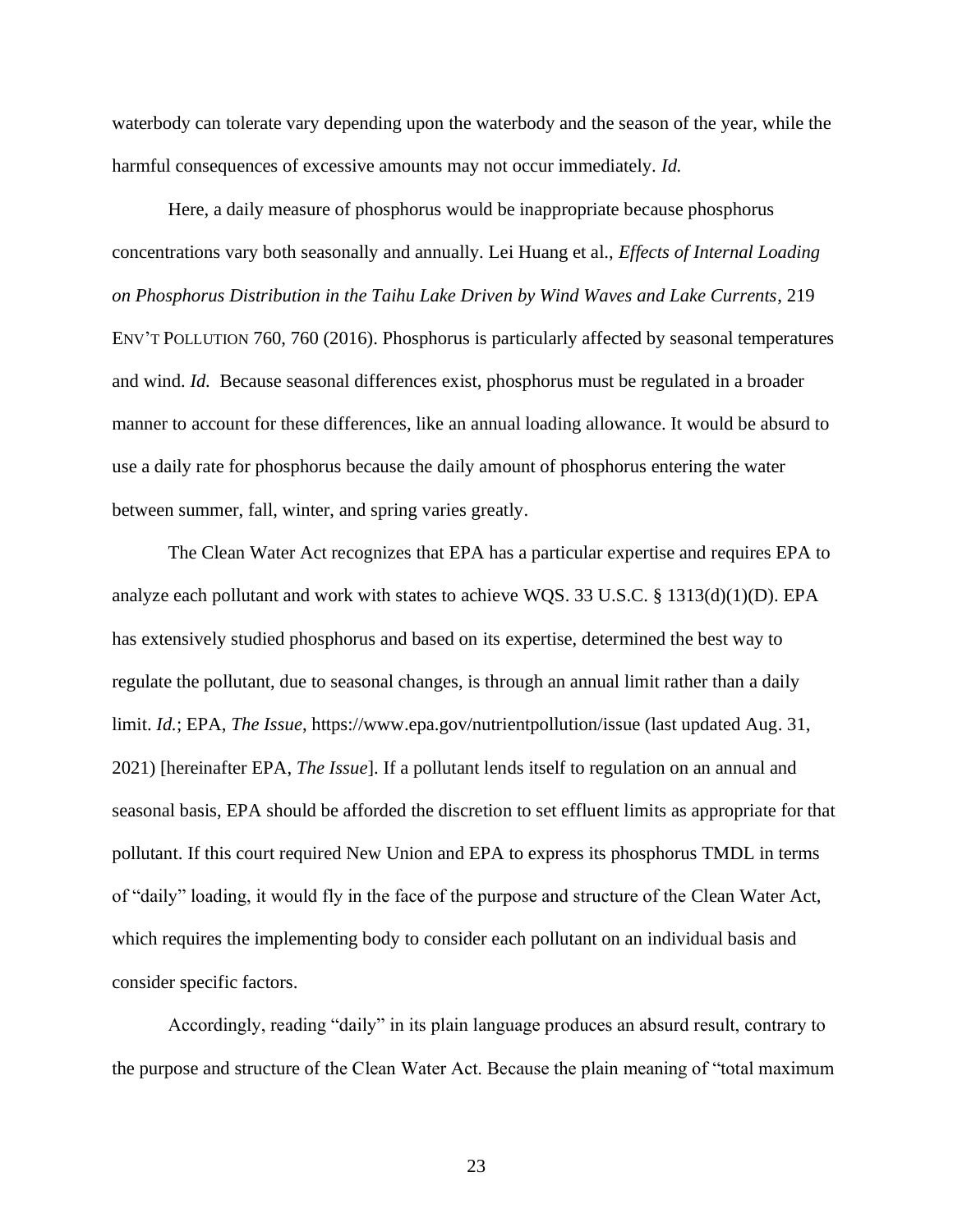daily load" would yield absurd results, this Court must uphold EPA's interpretation if it is reasonable.

## 2. The Lake Chesaplain annual loading TMDL is reasonable, under *Chevron* step two, considering the uncertainty surrounding phosphorus pollution.

In response to the D.C. Circuit's decision in *Friends II*, holding that "total maximum daily load" allowed only TMDL levels to be set at daily limits, EPA released its own guidance document on establishing TMDLs. EPA, ESTABLISHING TMDL "DAILY" LOADS IN LIGHT OF THE DECISION BY THE U.S. COURT OF APPEALS FOR THE D.C. CIRCUIT IN *FRIENDS OF THE EARTH, INC. V. EPA, ET AL.*, NO. 05-5015, (APRIL 25, 2006) AND IMPLICATIONS FOR NPDES PERMITS (2006) [hereinafter EPA, ESTABLISHING TMDL "DAILY" LOADS]; *Friends of the Earth, Inc. v. EPA*  (*Friends II*), 446 F.3d 140 (D.C. Cir. 2006). The purpose of this guidance memorandum was "to clarify EPA's expectations concerning the appropriate time increment used to express" TMDLs. EPA, ESTABLISHING TMDL "DAILY" LOADS. Though "EPA *recommends* that all future TMDLs . . . be expressed in terms of daily time increments," the agency states that it does not find the phrase "total maximum daily load" unambiguous and that it "believes that there is some flexibility in how the daily time increments may be expressed." *Id.* (emphasis added). Further, EPA advises that states may submit non-daily loading totals if they provide a reasoned explanation as to why that loading total is preferred. *Id.*

Since EPA released the guidance document merely as a recommendation and not as a binding rule, and clearly grants the states deference to determine whether a TMDL is best expressed in daily or annual increments, given the particular circumstances of the state's affected water body and specific pollutants, it is reasonable for New Union's TMDL to be expressed as an annual load.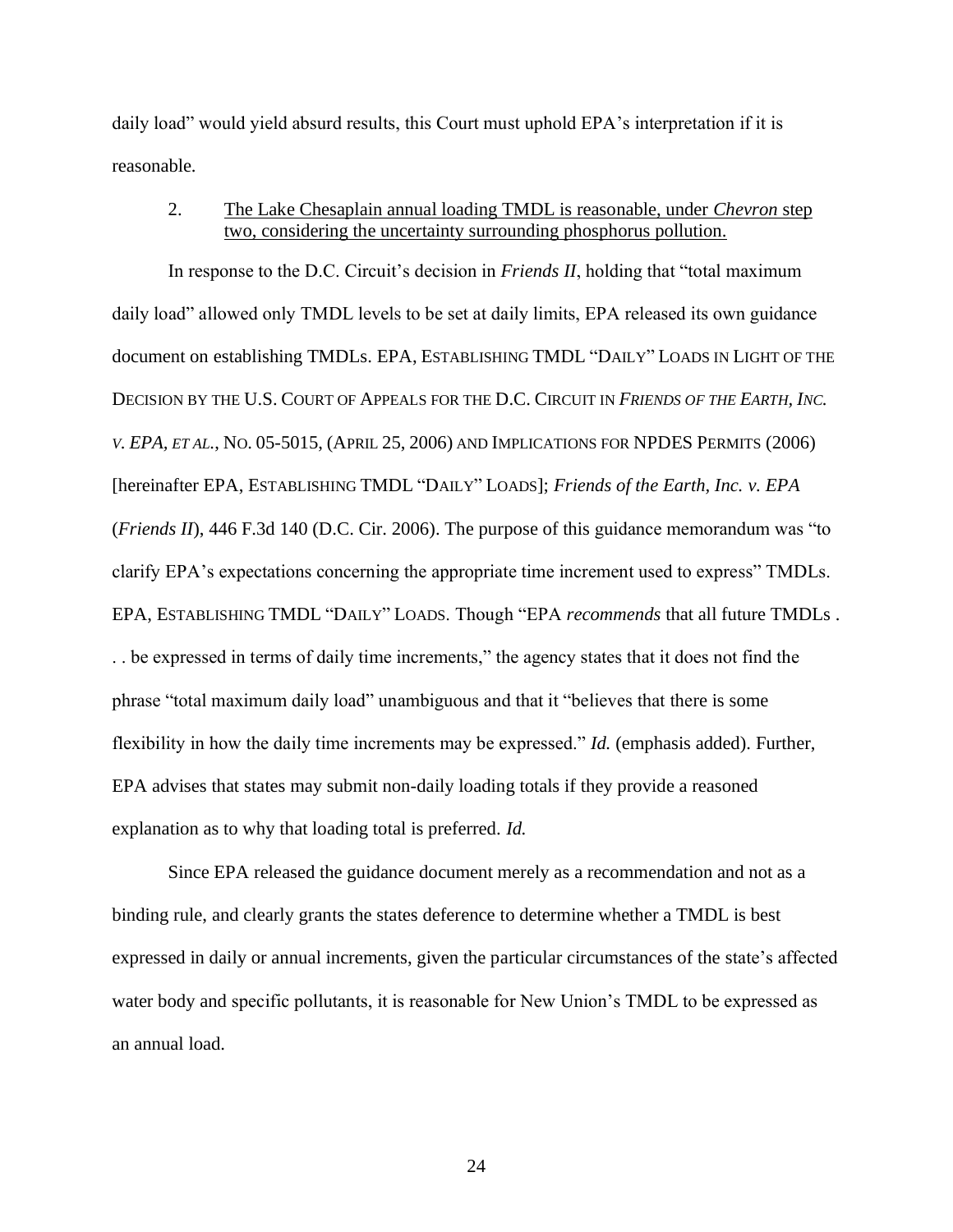Algae blooms and phosphorus levels in Lake Chesaplain are highest during the summer months because algae thrive in warmer temperatures. EPA, *The Issue*. Additionally, warmer temperatures during the summer also cause agricultural crops to flourish. Farmers use fertilizers containing phosphorus to help their crops prosper, thus, warmer seasons typically have an uptick in phosphorus loading, unlike colder months. *Id.* Because phosphorus can vary greatly from a winter day to a summer day, it does not make sense to calculate phosphorus on a daily basis. Rather, phosphorus is best calculated annually so that a state, working with EPA, can properly account for seasonal variations in loading. EPA reasonably concluded that phosphorus is best calculated annually for the Lake Chesaplain Watershed, and this Court must defer to the agency's interpretation and expertise.

- **B. "Phased" implementation of the Lake Chesaplain TMDL is valid under the Clean Water Act as EPA's interpretation is reasonable and "phased" implementation is necessary to achieve water quality standards in the face of uncertainty.**
- 1. The issue of whether EPA's phased approach is valid under the Clean Water Act is moot because EPA abused its discretion in finding New Union's TMDL insufficient based on New Union's use of a single numbered TMDL.

Under Article III of the Constitution federal courts may adjudicate only actual, ongoing cases or controversies. *Deakins v. Monaghan*, 484 U.S. 193, 199 (1988); *Preiser v. Newkirk*, 422 U.S. 395, 401 (1975). If it becomes impossible for a court to grant effective relief to a prevailing party, a "case or controversy," for purposes of Article III, no longer exists and the court lacks subject matter jurisdiction. *North Carolina v. Rice*, 404 U.S. 244, 246 (1971).

If this Court upholds the district court's rejection of EPA's TMDL because the load and wasteload allocations requirement is contrary to the Clean Water Act, the issue of whether a phased TMDL is a valid interpretation of the Clean Water Act will be moot. This Court will not be able to grant CLW relief because the phased approach will not exist and New Union will have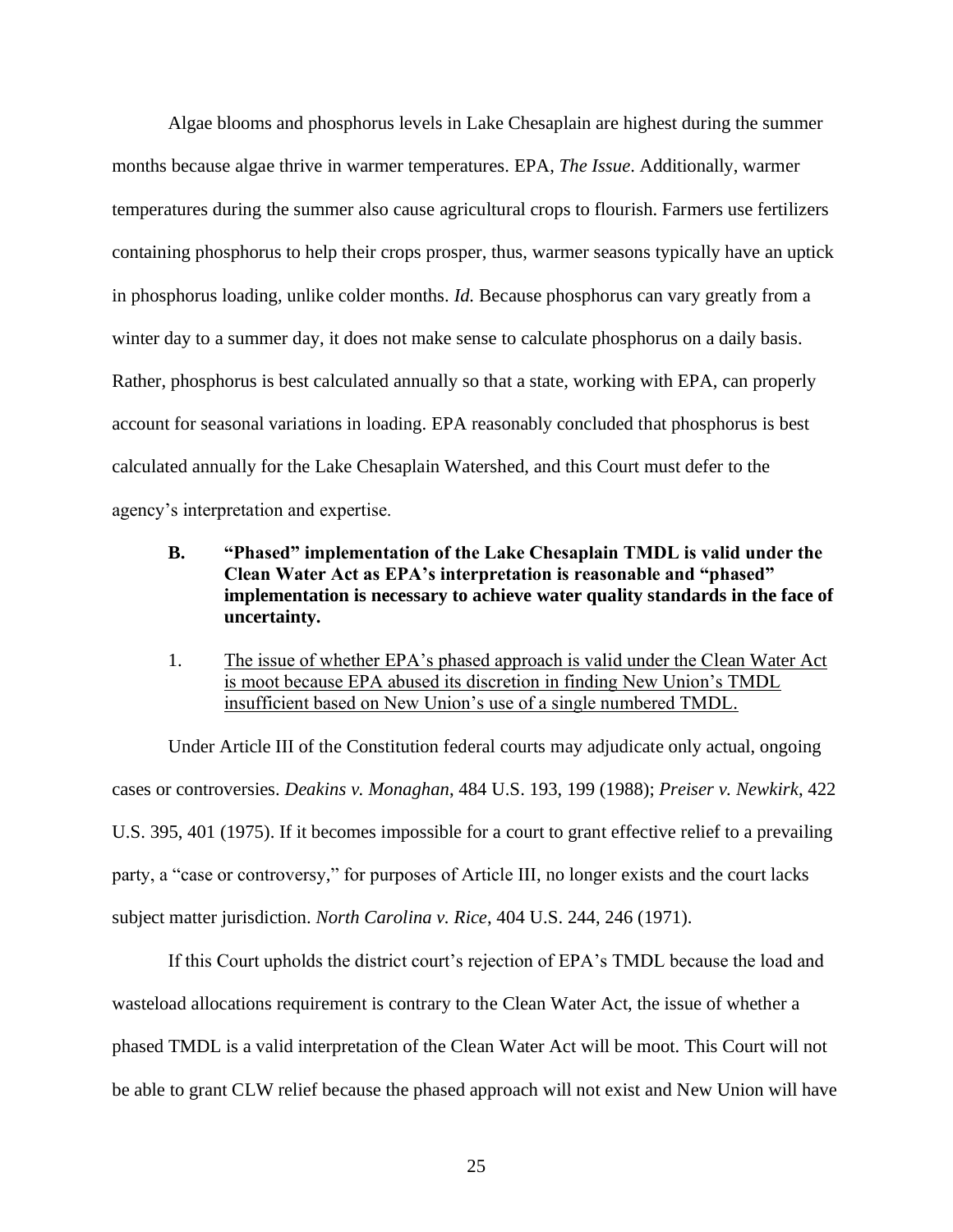the opportunity to implement its own TMDL of 120 mt annual maximum of phosphorus, without a phased approach. *See* Record at 10. Therefore, if this Court correctly determines EPA's load and wasteload allocations contradict the "total" language in "total maximum daily load," this Court should dismiss CLW's phased TMDL issue as moot.

# 2. If the issue is not moot, EPA should be afforded deference as EPA's interpretation of the Clean Water Act is reasonable under the "one-step" doctrine.

Under the "one step" doctrine, an agency can postpone regulation to give it more time to study the science underlying its action and determine the best regulatory approach. *City of Las Vegas v. Lujan*, 891 F.2d 927, 935 (D.C. Cir. 1989). Since agencies have great discretion to treat a problem partially, a court should not strike down a regulation if it is a first step towards a complete solution. *Id.* Incremental regulation is especially appropriate in response to evolving economic and technological conditions. *Nat'l Ass'n of Broads. v. FCC*, 740 F.2d 1190, 1210–11 (D.C. Cir. 1984). At a minimum, the agency must articulate: (1) what it believes the statute requires; and (2) how it intends to achieve that goal. *Lujan*, 891 F.2d at 935.

According to EPA guidance, a "phased" TMDL is a TMDL "that for scheduling reasons need[s] to be established despite significant data uncertainty and where the state expects that the loading capacity and allocation scheme will be revised in the near future as additional information is collected." EPA, MEMORANDUM: CLARIFICATION REGARDING "PHASED" TOTAL MAXIMUM DAILY LOADS (2006). EPA states that in implementing phased TMDLs, "the time frame in which WQS will be achieved is based on a planned staged implementation of controls" and the appropriateness of the timeframe is made on a *case-by-case basis*. *Id.*(emphasis added).

In its guidance, EPA gives the example of a phased TMDL being utilized "for phosphorus in a lake watershed where there are uncertain loadings from major land uses," much akin to the ongoing issues with phosphorus pollution in Lake Chesaplain. *Id.* There are several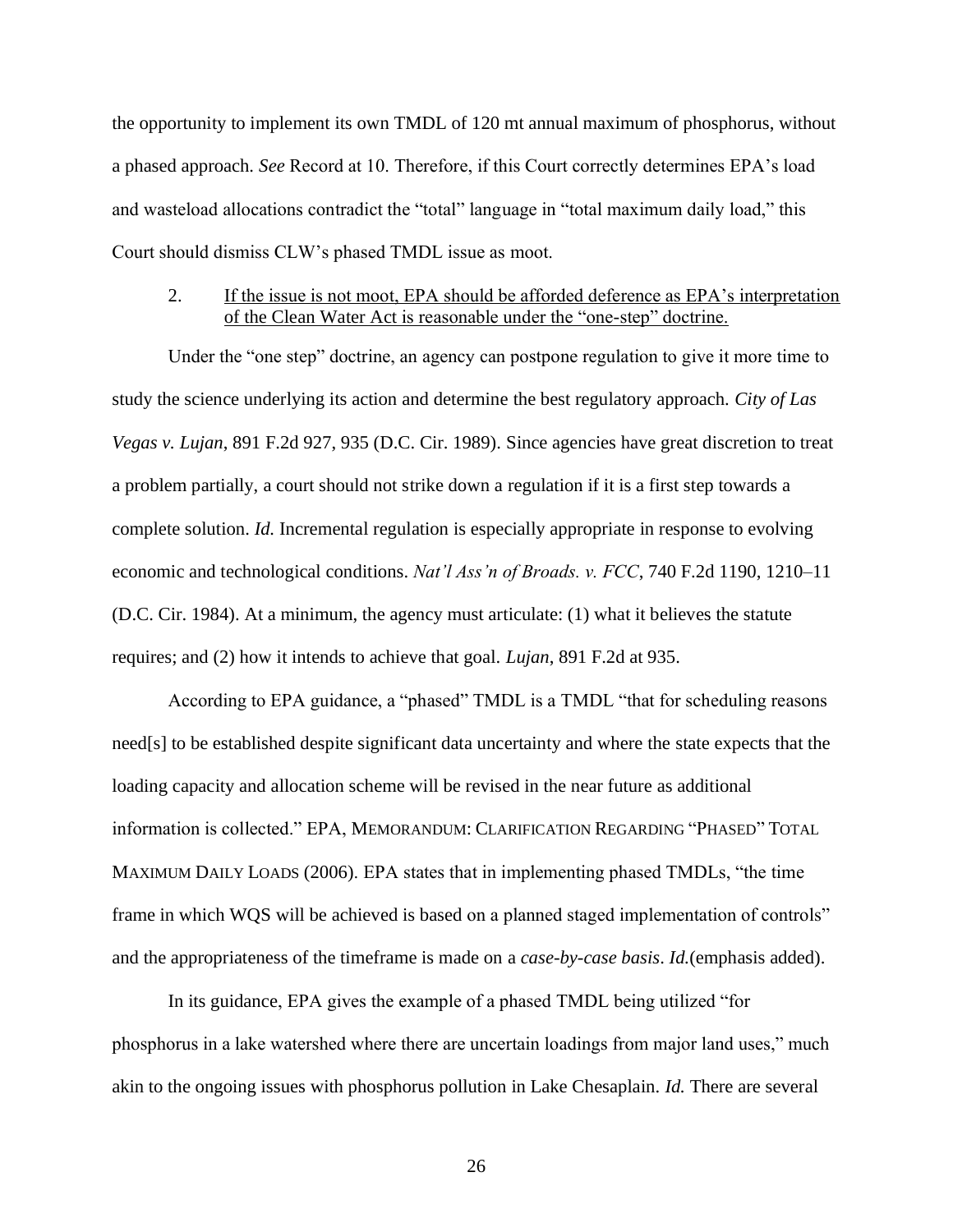evolving economic and technological conditions in the Chesaplain Watershed. Specifically, EPA and New Union do not know what BMP will be the most successful at reducing nonpoint source phosphorus pollution. Additionally, there are uncertain economic concerns from the nonpoint source polluters. Thus, a phased approach accounts for this lack of "knowledge concerning the relationship between effluent limitations and water quality," and will require ever-evolving BMP requirements as sources evolve. 33 U.S.C. § 1313(d)(1)(C).

In this case, EPA recognizes that the Clean Water Act requires that Lake Chesaplain achieve WQS, or 0.014 mg/l of phosphorus per year. Record at 8. EPA then spelled out its plan of meeting this water quality standard by a 35% reduction of phosphorus discharges phased in over five years. Record at 10. The use of the "one step" doctrine in this situation is especially beneficial because as discussed above, there are many unknowns about BMPs and New Union needs to assess the precise regulatory approach to meet this water quality standard.

Because EPA explained what the Clean Water Act requires and EPA has a clear plan to achieve that goal, EPA using the "one-step" doctrine is valid and this Court should not strike down the TMDL just because it is a first step towards a complete solution.

# **IV. EPA'S ADOPTION OF A NONPOINT SOURCE POLLUTION REDUCTION CREDIT PROGRAM IS NOT ARBITRARY AND CAPRICIOUS OR AN ABUSE OF DISCRETION BECAUSE THE AGENCY CONSIDERED ALL RELEVANT INFORMATION AND CAME TO A REASONABLE CONCLUSION THAT ALLOWS NEW UNION THE FLEXIBILITY TO DETERMINE WHAT PROGRAMS WILL WORK BEST TO REDUCE POLLUTION AND ACCOMPLISH THE GOALS OF THE CLEAN WATER ACT.**

Because EPA is applying its regulatory standards to the record before the agency, the "arbitrary and capricious" standard of review applies. *See Citizens to Pres. Overton Park, Inc. v. Volpe*, 401 U.S. 402, 416 (1971). A court reviewing the meaning or applicability of the terms of an agency action shall hold unlawful or set aside the agency action, findings, and conclusions if the action is found to be arbitrary, capricious, an abuse of discretion, or otherwise not in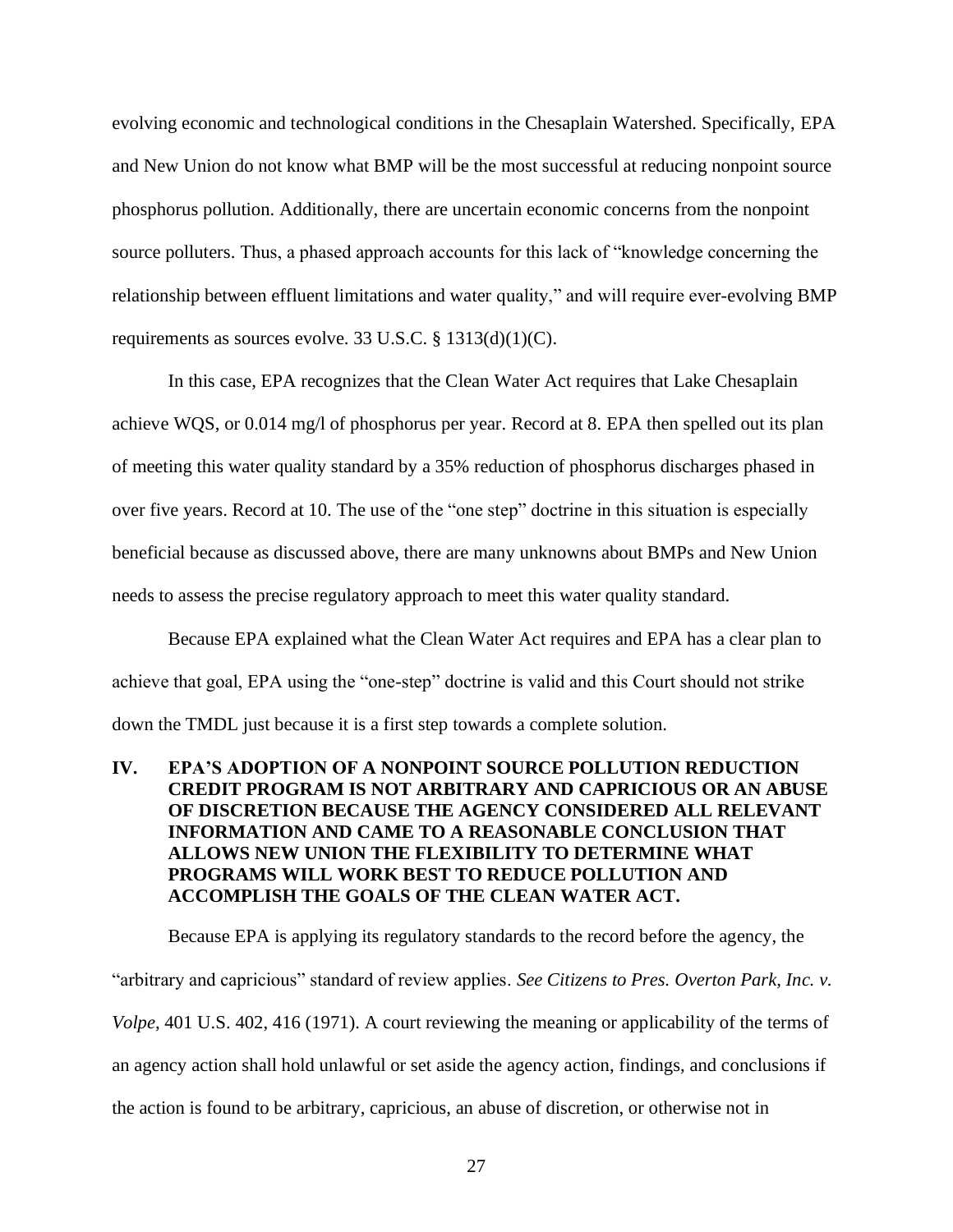accordance with law. 5 U.S.C. § 706. The reviewing court's scope of review is narrow, and it cannot substitute its judgment for that of the agency. *State Farm*, 463 U.S. at 43.

Judicial review under this standard is deferential and a court must simply ensure that the agency has acted within a zone of reasonableness, specifically that the agency has reasonably considered the relevant issues and has reasonably explained its decision. *FCC v. Prometheus Radio Project*, 141 S.Ct. 1150, 1158 (2021) (citing *FCC v. Fox Television Stations, Inc.*, 556 U.S. 502, 513–14 (2009)). To satisfy judicial scrutiny, an agency need only "examine the relevant data and articulate a satisfactory explanation for its action including a 'rational connection between the facts found and the choice made.'" *State Farm*, 463 U.S. at 43 (quoting *Burlington Truck Lines, Inc. v. United States*, 371 U.S. 156, 168 (1962)).

In evaluating whether an agency action is arbitrary and capricious, "[a] court is not to ask whether a regulatory decision is the best one possible or even whether it is better than the alternatives." *FERC v. Electric Power Supply Ass'n,* 136 S.Ct. 760, 782 (2016). Thus, a court may only set aside an agency action if the agency: (1) has relied on factors which Congress has not intended it to consider; (2) entirely failed to consider an important aspect of the problem; (3) offered an explanation for its decision that runs counter to the evidence before the agency; or (4) is so implausible that it could not be ascribed to a difference in view or the product of agency expertise." *State Farm,* 463 U.S. at 43.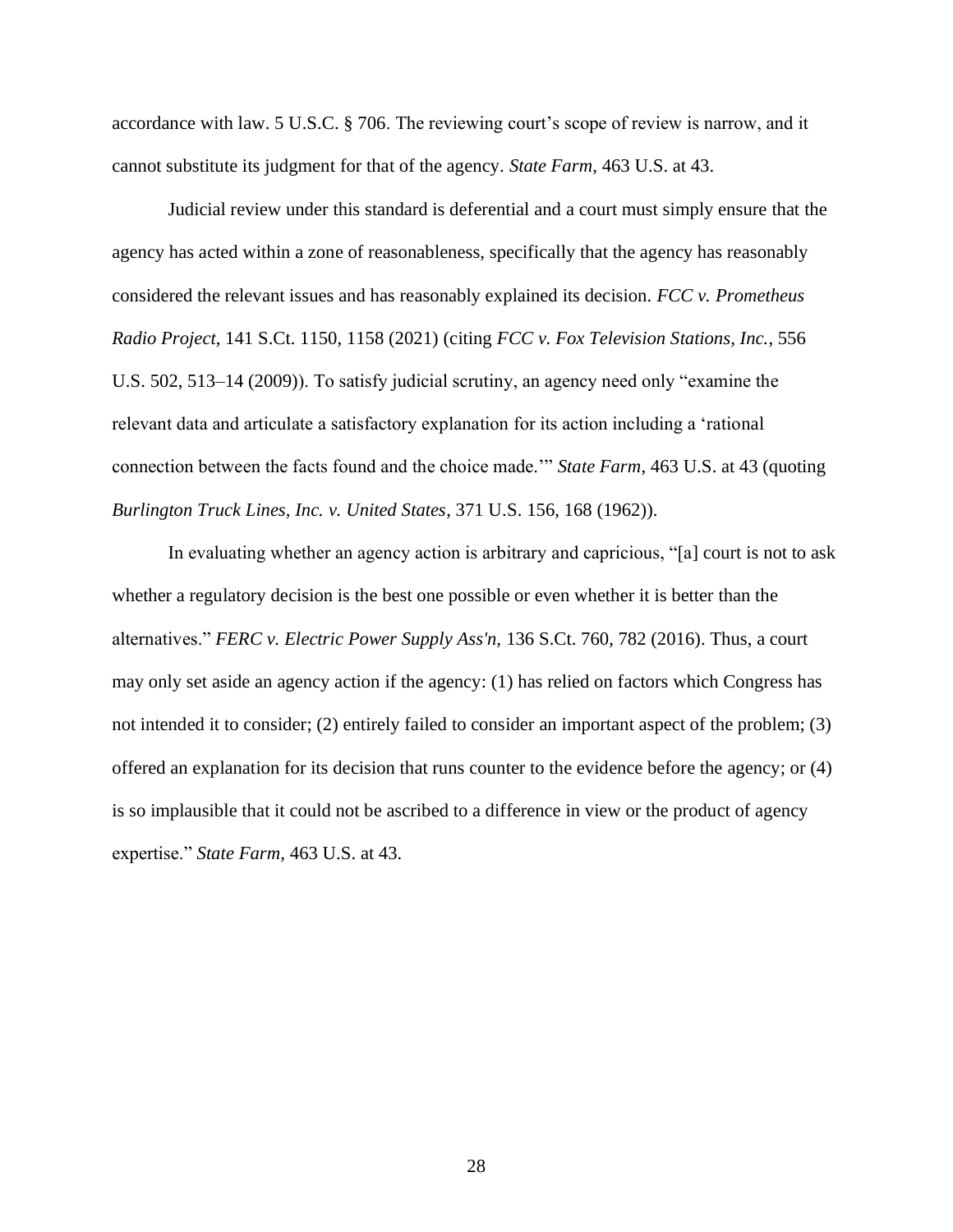- **A. EPA's credit program is not arbitrary and capricious or an abuse of discretion because EPA has not relied on factors which Congress has not intended it to consider, EPA has not failed to consider an important aspect of the problem, EPA has not offered an explanation for its decision that runs counter to the evidence before the agency, nor is its action implausible.**
- 1. EPA did not rely on factors that Congress had not intended the agency to consider because the TMDL aligns with Congress' cooperative federalism goals while protecting the Nation's waters in a cost-effective way.

The goal of the Clean Water Act is to "restore and maintain the chemical, physical, and biological integrity of the Nation's water." 33 U.S.C. § 1251. Congress emphasized the best way to achieve this goal is through a cooperative federalism framework, stating that "it is the national policy that programs for the control of nonpoint sources of pollution be developed and implemented in an expeditious manner so as to enable the goals of this chapter to be met through the control of both point and nonpoint sources of pollution." 33 U.S.C.  $\S$  1251(a)(7). Further, to accomplish this goal, the Clean Water Act grants EPA the authority to regulate point sources through National Pollutant Discharge Elimination System (NPDES) permitting and grants states the right to regulate their nonpoint sources. 33 U.S.C. §§ 1311(a); *Pronsolino*, 291 F.3d at 1128.

In carrying out the goals of the Clean Water Act, EPA developed a policy on pollution credit trading to accelerate and "incentivize implementation of technologies and land use practices that reduce nonpoint pollution in our Nation's water." EPA, UPDATING THE ENVIRONMENTAL PROTECTION AGENCY'S (EPA) WATER QUALITY TRADING POLICY TO PROMOTE MARKET-BASED MECHANISMS FOR IMPROVING WATER QUALITY (2019). EPA strongly favors trading programs, as it is a cost-effective way to give flexibility to the states in achieving WQS and environmental benefits. *Id.* The credit trading program provides states an incentive to regulate their nonpoint sources, a pollution source solely in the wheelhouse of the states. *See* 33 U.S.C. § 1329. Without this approach, EPA can only limit point source pollutants while nonpoint sources can freely pollute unless a state steps in. States are often resistant to implement BMPs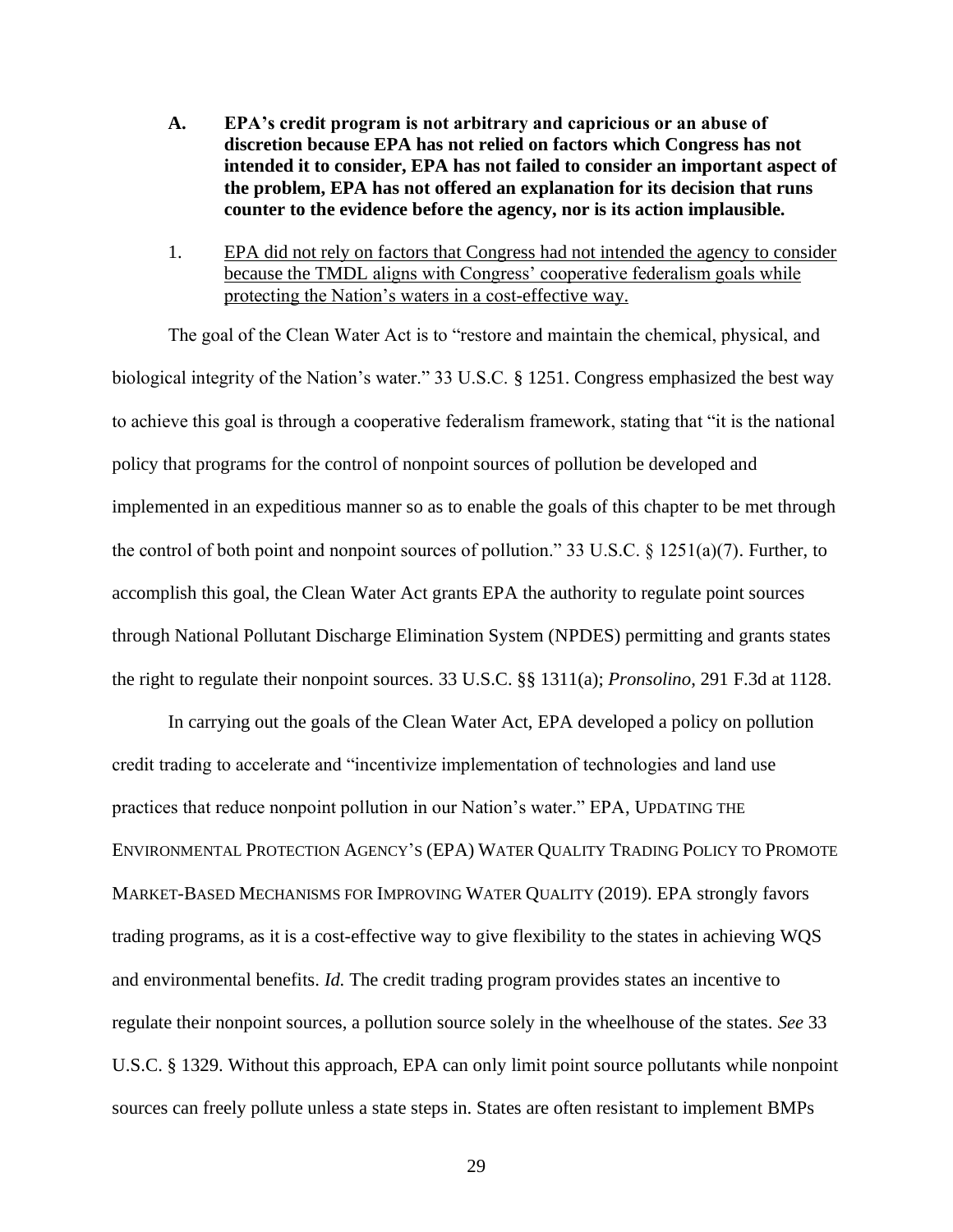for nonpoint sources because there is usually political opposition due to the costs. *See* Record at 9. The credit trading program is in line with the Clean Water Act's goals because it gives states and businesses an incentive to reduce their nonpoint sources, thus, ensuring the integrity of a state's water quality.

Additionally, this flexibility that is given to the states to implement their own credit trading program is necessary to maintain the balanced, cooperative federalism structure that the Clean Water Act requires. In developing its credit trading policy, EPA has ensured that the states have the flexibility needed to implement the TMDL program in a way that benefits the unique and distinct integrity of each state's waters. In this case, EPA's TMDL provides New Union with information concerning possible BMPs for nonpoint sources that might be used to achieve compliance with WQS. EPA, in acting within its long-standing policy, allowed New Union to implement the trading program in a way that would benefit from New Union's specialized knowledge of its own waters and economy. The TMDL, allowing credit trading for point sources and nonpoint sources, fits squarely in what Congress intended EPA to do, as EPA supplied New Union with the information that would allow for cost-effective and flexible options to restore and maintain the chemical, physical, and biological integrity of the Nation's water.

# 2. EPA did not fail to consider an important aspect of the problem because in considering the entire record before it, EPA set overarching guidance principles for New Union to implement.

In adopting the nonpoint source credit program, EPA considered the entire record that was before DOFEC, including scientific reports and public comments. Record at 10. In coming to its decision, EPA reviewed: the Chesaplain Commission's report detailing that the maximum phosphorus levels in the water for a healthy lake ecosystem would be 0.014 mg/l; the Chesaplain Supplemental Report, detailing that the hog CAFOs contributed substantial phosphorous levels to the watershed; DOFEC's TMDL implementation process including nonpoint source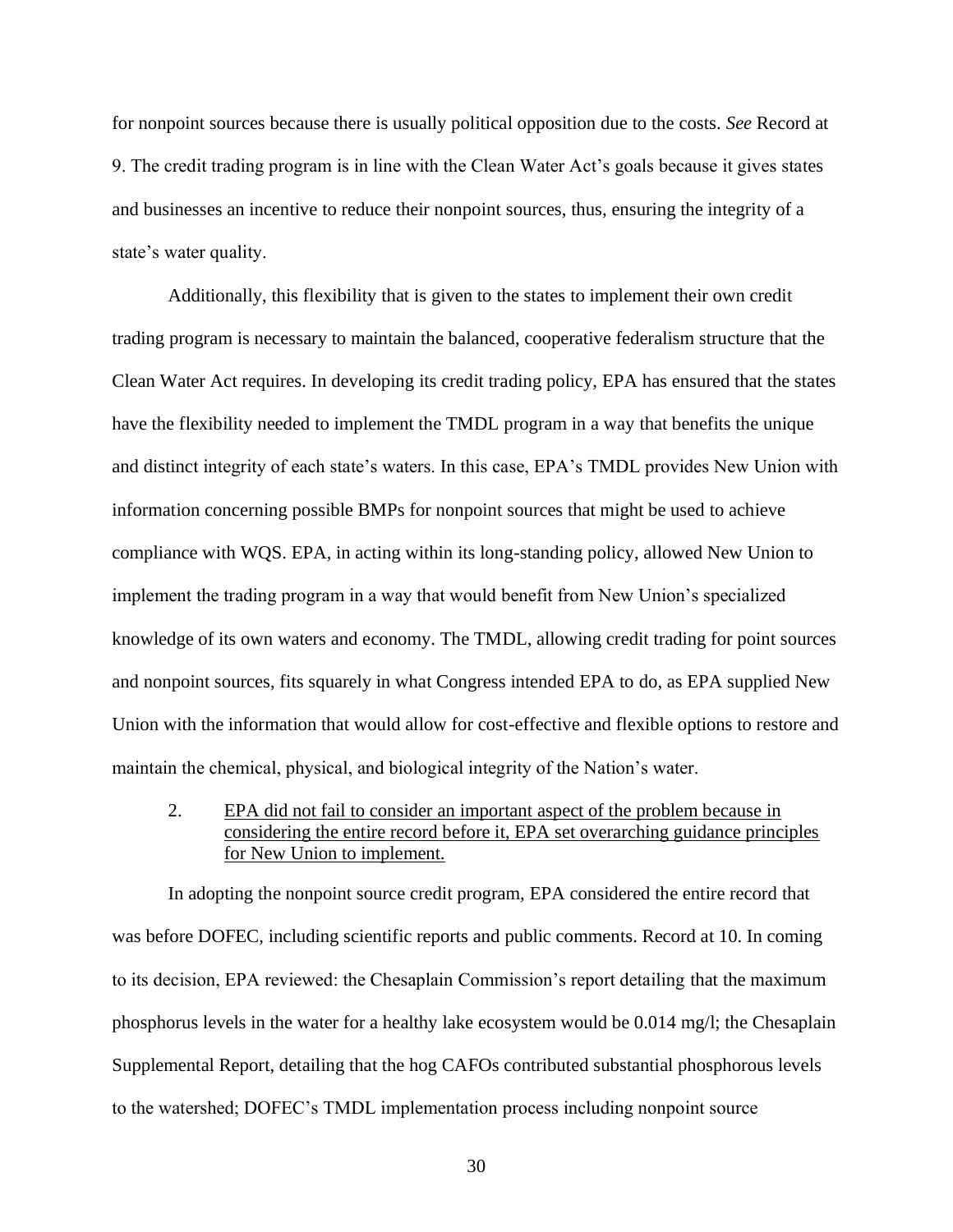reductions through BMP programs; and public comments from New Union citizens regarding the required nonpoint source reductions. *Id.* 8–9. Lastly, in front of EPA was the public comments from EPA's notice and comment procedure in promulgating the TMDL at issue. *Id.* Additionally, EPA conducted its own notice and comment procedure in promulgating its TMDL. *Id.* at 9.

The substantial amount of information that EPA reviewed in the record shows that EPA's action was thoughtful and based on complete and adequate information. Additional information in the form of affidavits that New Union has taken no steps to implement the credit trading program was not in the record before EPA and therefore, this Court may not consider this new information. *Dep't of Com. v. New York*, 139 S.Ct. 2551, 2573 (2019) (citing *Vermont Yankee Nuclear Power Corp. v. Nat'l Res. Def. Council, Inc.*, 435 U.S. 519, 549 (1978) (explaining that courts are bound to the information on the existing administrative record when evaluating an agency decision).

Moreover, even if this information was in front of EPA during its decision-making process, the Clean Water Act clearly states that EPA is responsible for equipping the states with a planning and information program, not with an implementation program. 33 U.S.C. § 1313. Implementing and enforcing nonpoint source reductions are purely a state's right. *City of Arcadia v. EPA*, 265 F.Supp.2d 1142, 1145 (N.D. Cal. 2003). In reviewing the supporting documentation in the record and allowing for a credit trading program, EPA's actions fall directly in line with the Clean Water Act; namely, EPA evaluated the information in front of it, came up with a TMDL that allows for flexible and cost-effective methods of reducing both point source and nonpoint source pollution, and left it up to New Union to implement the credit trading program within its borders.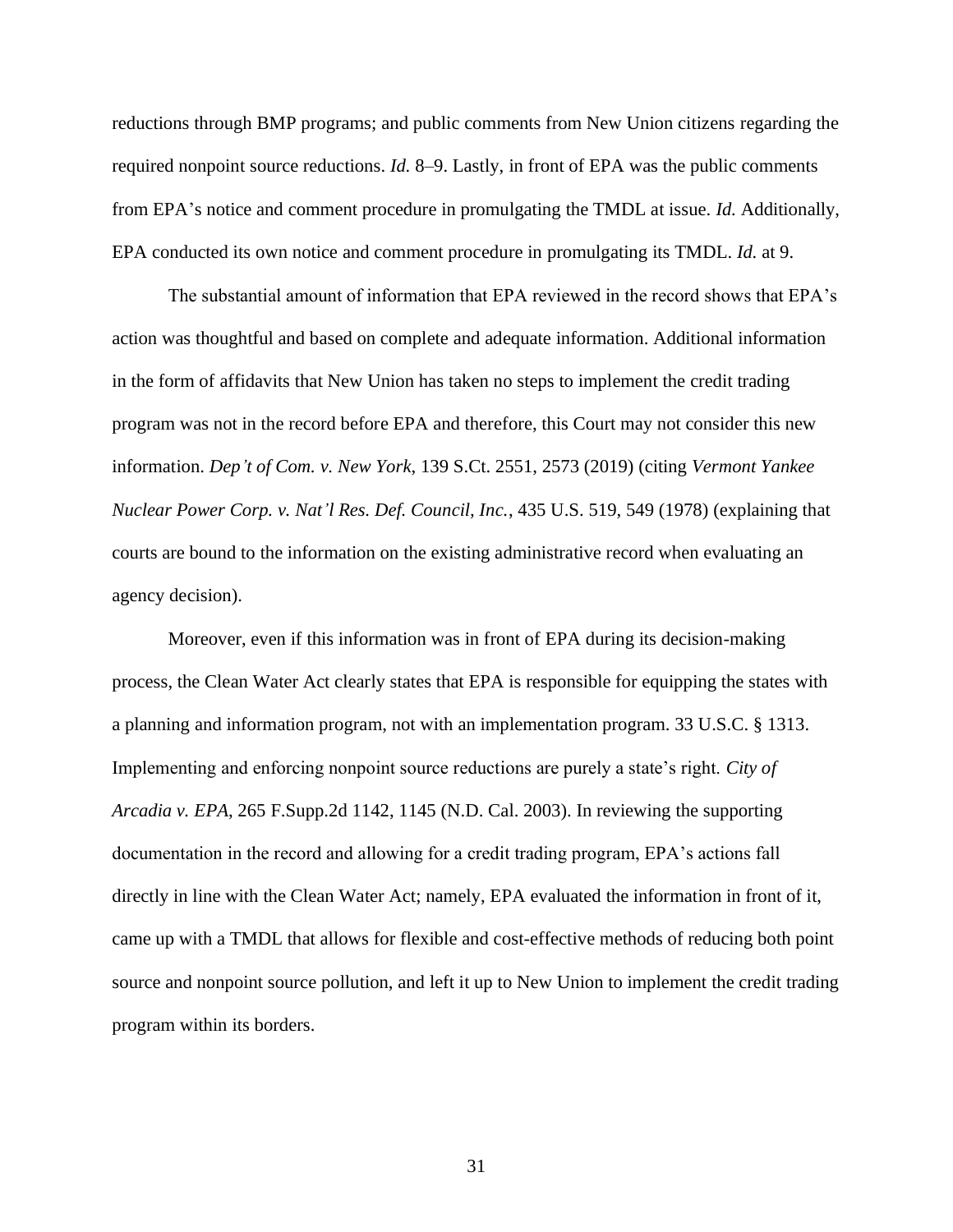3. EPA has not offered an explanation that runs counter to the evidence before it because EPA's conclusion is well reasoned and supported by the evidence.

EPA has not offered an explanation that runs counter to the evidence before it because the evidence before EPA shows that nonpoint sources cause serious impacts to Lake Chesaplain and are difficult to regulate. Nonpoint sources contribute about 24 mt of phosphorus more than point sources. *See* Record at 8–9. Moreover, major sources of phosphorous pollution, such as hog CAFOs and septic systems, are exempt from the Clean Water Act permitting requirements. 33 U.S.C. § 1362(14); Record at 7. These major phosphorus polluters are not regulated by the usual NPDES permits under the Clean Water Act and will continue to pollute the waters of Lake Chesaplain unless the state decides to implement BMPs. By applying the flexible and costeffective incentives through the credit trading program, EPA allows New Union to implement the TMDL program to best address its phosphorous problem. New Union can use the credit program to incentivize nonpoint source polluters to reduce the amount of phosphorous they discharge because they can receive money from point sources. The credit program allows for more ways for New Union to reduce its total phosphorous pollution outside of just point sources.

Additionally, EPA had in front of it the public comments from the DOFEC rulemaking process, including comments from lakefront homeowners, the point source facilities, and CAFOs complaining that New Union could not force them to reduce their pollution. *See* Record at 9–10. EPA considered these comments and reasoned that a more flexible credit approach would be more successful in reducing New Union's phosphorus pollution. EPA used all the information in front of it to conclude that the credit incentive program is the best way for New Union to reduce its phosphorus pollution.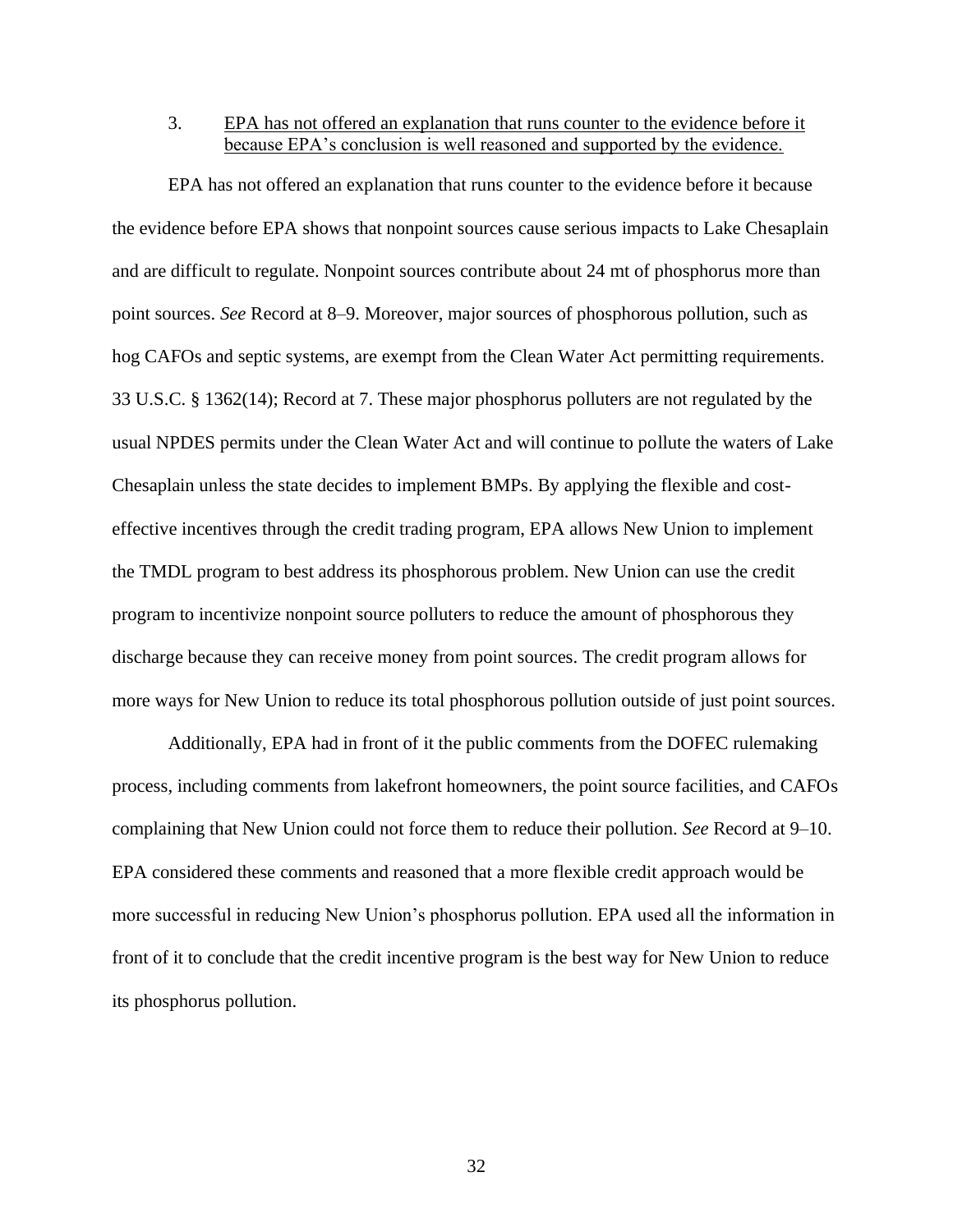## 4. EPA's BMP credit program is not implausible and is a clear application of EPA's expertise.

As discussed previously, Congress has given EPA the authority to prescribe TMDLs for a state, when the state's is insufficient, based on its expertise. 33 U.S.C. § 1313(e). EPA's TMDL for New Union supports the goals of the Clean Water Act and is not implausible because EPA understands phosphorus pollution and New Union's need for a more flexible approach to ensure its phosphorous levels will meet the required 0.014 mg/l level. Additionally, EPA' decision to apply the BMP credit program was made from the administrative record, which included public comments objecting to DOFEC's requirement of nonpoint source reduction in its original proposed TMDL. EPA's TMDL took those comments into consideration and made a more flexible approach by giving New Union and its polluters incentives to reduce their phosphorous levels, which could not have been done through the normal TMDL process. Overall, this program will help reduce phosphorus pollution to Lake Chesaplain.

# **B. EPA's 1991 guidance document is not law because it has not gone through the notice and comment rulemaking process and thus, EPA did not need New Union's reasonable assurance.**

Although EPA has a guidance document that recommends EPA determine that there is a "reasonable assurance" from a state that reductions will be achieved before adopting a nonpoint source BMP pollutant credit program, this guidance document is not controlling. *See* EPA, GUIDANCE FOR WATER QUALITY BASED DECISIONS: THE TMDL PROCESS (1991). This guidance document has never gone through the notice and comment process. Record at 16. There is nothing in the regulatory definition of "TMDL" that requires EPA to have "reasonable assurance" that the reductions will be achieved. *See* 40 C.F.R. § 130.2(i). Because the document has gone through no formal rulemaking procedures, it is not law and should not be controlling on EPA or New Union. *See Sierra Club v. Meiburg*, 296 F.3d 1021, 1033 (11th Cir. 2002).